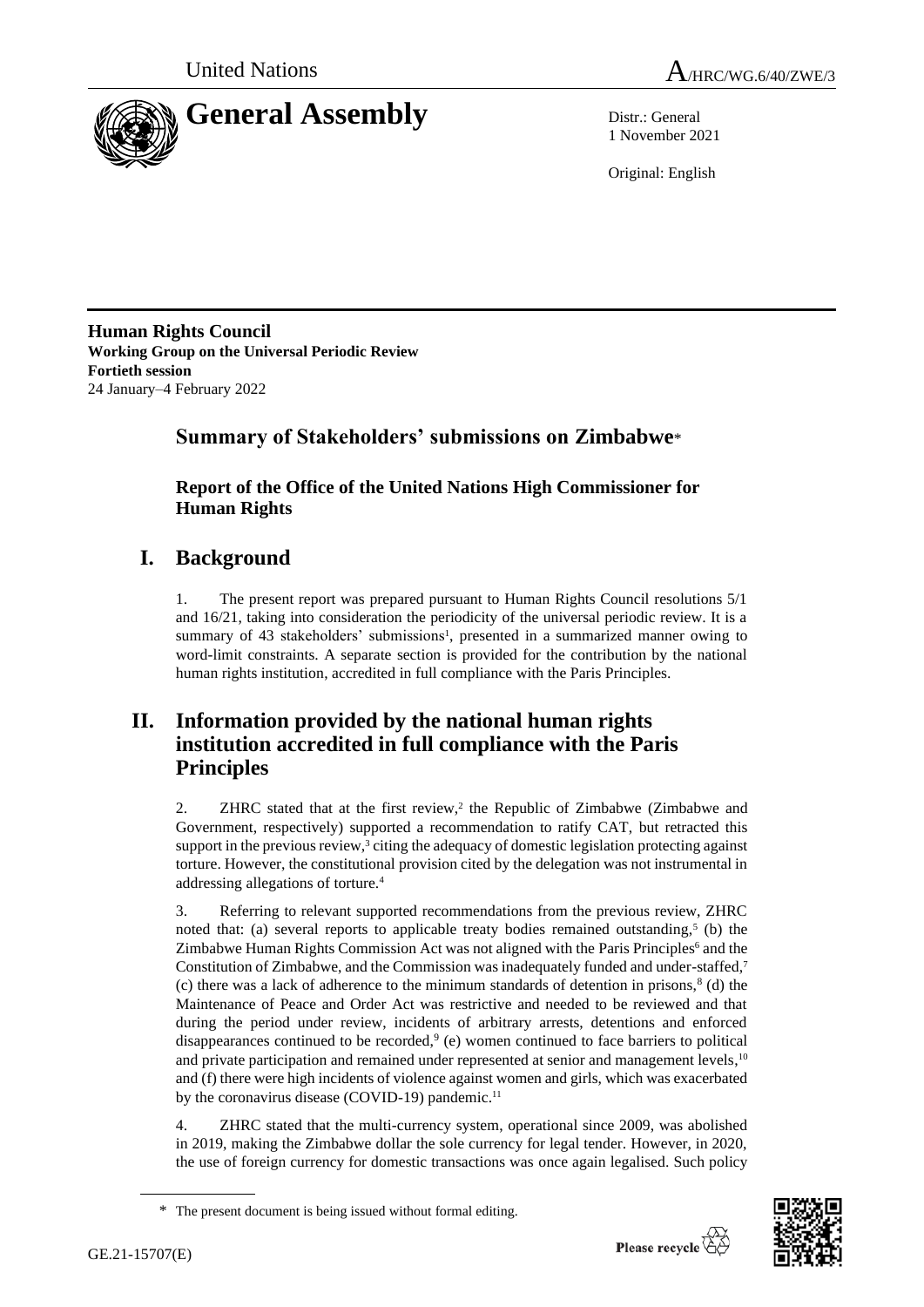inconsistencies, lack of stability of the currency and low productivity left citizens grappling with hyper-inflation, and erosion of incomes, pensions and savings.<sup>12</sup>

5. ZHRC expressed concern, inter alia, about the inadequate provision of decent housing, food aid, water and medical services to address the humanitarian crisis caused by Cyclone Idai. 13

6. ZHRC noted that during the election in 2018, citizens in the diaspora and prisoners were not afforded the opportunity to vote. Undocumented persons were also disenfranchised. The commission of inquiry established to look into post-election violence made several recommendations, including compensation to victims and the setting-up of a multi-party dialogue.<sup>14</sup>

7. Referring to relevant supported recommendations from the previous review and noting efforts to reduce maternal mortality and mitigating the impact of the COVID-19 pandemic, ZHRC expressed concern about: (a) the deteriorating health standards due, inter alia, to shortage of drugs and outdated infrastructure and medical equipment,<sup>15</sup> and (b) the insufficient personal protective equipment for frontline workers.<sup>16</sup>

# **III. Information provided by other stakeholders**

## **A. Scope of international obligations**<sup>17</sup> **and cooperation with international human rights mechanisms and bodies**<sup>18</sup>

8. Stakeholders noted that Zimbabwe was yet to ratify OP-ICESCR, ICRMW, CAT, OP-CAT, ICCPR-OP2, ICPPED, the 1961 Convention on the Reduction of Statelessness, the Treaty on the Prohibition of Nuclear Weapons and the Protocol to the African Charter on Human and Peoples' Rights on the Establishment of an African Court on Human and Peoples' Rights. 19

9. JS11 stated that those human rights defenders who engaged with the Special Rapporteur on the rights to freedom of peaceful assembly and of association following his visit in September 2019, were targeted by the authorities.<sup>20</sup>

## **B. National human rights framework**<sup>21</sup>

10. JS21 stated that the political transition of November 2017, which saw military intervention in national politics resulting in the resignation of the former President, has altered the governance architecture of Zimbabwe, leading to militarisation of governmental functions.<sup>22</sup>

11. JS2 stated that whilst it was commendable that the Constitution of Zimbabwe contained a robust bill of rights, the lack of alignment of national laws with the Constitution and ratified international human rights treaties, created a breeding ground for human rights violations.<sup>23</sup>

12. JS2 stated when interpreting the bill of rights, the Constitution, under section  $46(1)(c)$ , did not expressly provide for courts and other bodies to take into account international law, and ratified conventions. Consequently, international law standards were considered simply as one amongst other aids of interpretation. It was therefore imperative that international obligations be integrated into the Constitution and national law.<sup>24</sup>

13. JS22 stated that at the previous review, Zimbabwe supported 12 recommendations on aligning its domestic law with the Constitution. It noted that in March 2020, the Government reported that of the 183 laws that were identified for this purpose, 144 laws were amended, and efforts were underway to amend the remaining laws. Nineteen statutes were identified for enactment of which 14 were either enacted or have bills undergoing Parliamentary processes.25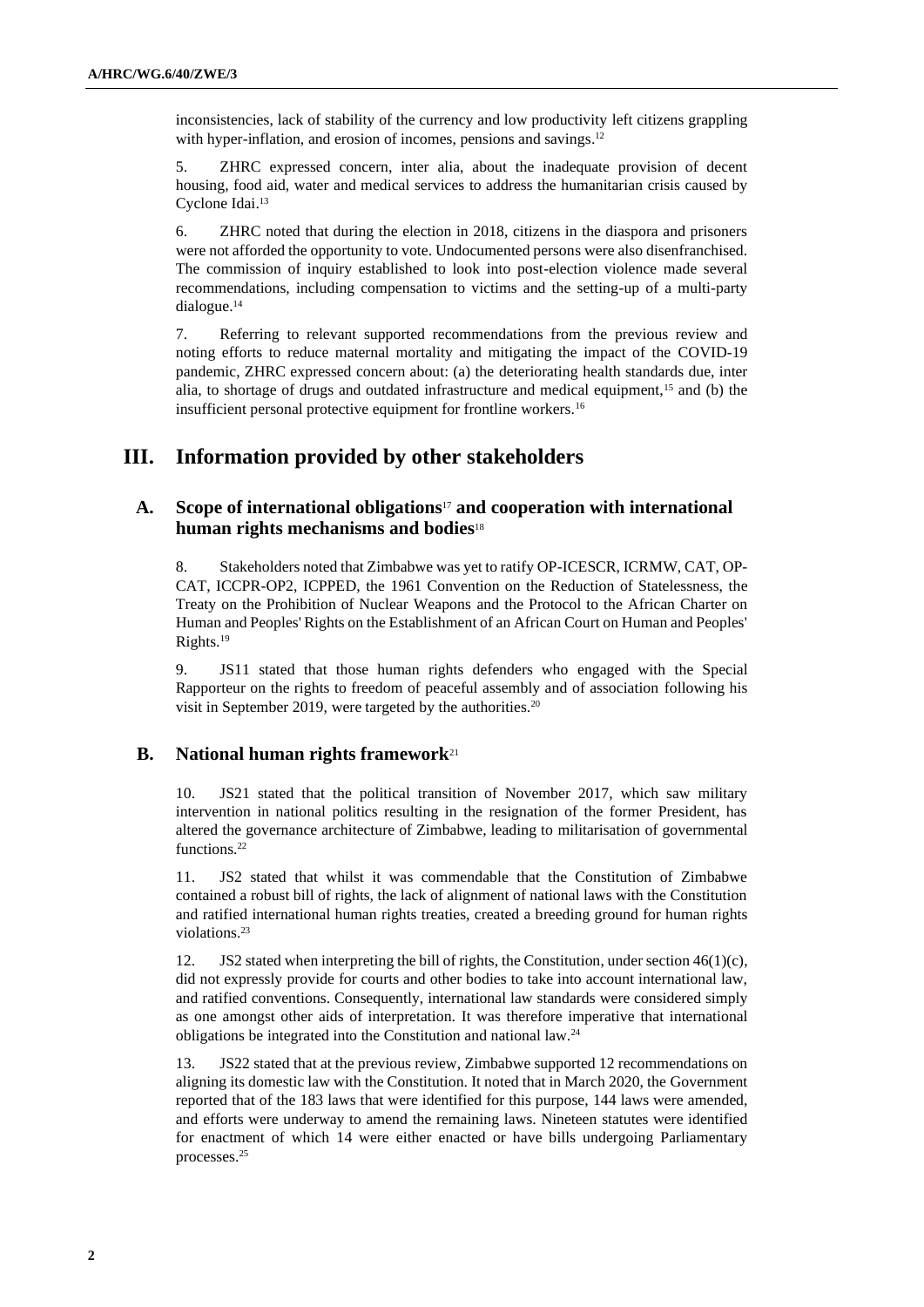14. JS16 stated that CRPD and OP-CRPD were yet to be incorporated in the legislative framework, despite the Constitution expressly providing for the incorporation in domestic law of all international conventions to which Zimbabwe is a party.<sup>26</sup>

15. JS5 stated the Marriages Bill, which presented an opportunity to reconcile the ambiguities and gaps that persisted in the Marriage  $Act^{27}$  and the Customary Marriages Act,<sup>28</sup> contained inconsistencies which may encumber the realization of women's rights. It also noted the lack of exclusive gender equality legislation.<sup>29</sup>

16. JS18 stated that the Cybersecurity and Data Protection Bill permits privacy intrusion, including through the use of digital forensic tools for criminal investigations.<sup>30</sup> JS15 stated that this Bill, which provides for surveillance on citizens and the media, has the potential to infringe on media freedoms and freedoms of expression and association. The Patriotic Bill also restricts the enjoyment of media freedoms.<sup>31</sup>

## **C. Implementation of international human rights obligations, taking into account applicable international humanitarian law**

## **1. Cross-cutting issues**

#### *Equality and non-discrimination*<sup>32</sup>

17. JS3 stated that Section 56 of the Constitution protected all persons from discrimination, but the discordance between policy and practice has led to a lack of full enforcement or implementation of the relevant provisions in the legal framework.<sup>33</sup>

18. ADH stated that although laws on personal status matters, such as marriage and divorce, were generally equitable, customary practices placed women at a disadvantage.<sup>34</sup> JS19 stated that achieving gender parity remained a challenge and that women continued to be marginalized in many contexts.<sup>35</sup>

19. JS7 noted the existence of laws that discriminated against persons based on their real or imputed sexual orientation, including Section 78 of the Constitution, which restricts marriage rights to heterosexual relationships, Section 73 of the Criminal Law (Codification and Reform) Act, which criminalises consensual same-sex sexual relations regardless of the age of the persons, and Section  $14(1)(f)$  of the Immigration Act, which classifies "homosexuals" as prohibited persons. In addition, other laws which although were prima facie neutral, have been weaponised by law enforcement officials, including Section 41 of the Criminal Law (Codification and Reform) Act, on disorderly conduct and Section 46 of this Act on criminal nuisance. JS7 stated that the criminalization of consensual same-sex relations lay at the heart of the human rights violations perpetrated against LBGTI persons.<sup>36</sup>

20. Noting that in the previous review, recommendations relating to equality and nondiscrimination on the basis of sexual orientation, gender identity and expression did not enjoy the support of Zimbabwe,<sup>37</sup> JS1 stated that the current context characterised, inter alia, by poverty, unstable fiscal policies and religious fundamentalism, perpetuated stigma and discrimination against women and LGBTI persons.<sup>38</sup>

21. TIRZ stated that the criminalization of HIV transmission, consensual sex between adult males and sex work increased the stigma and discrimination faced by people living with HIV and LGBTI persons.<sup>39</sup>

22. JS7 noted the absence of legislation allowing for transgender persons to change their gender marker on their identification documents.<sup>40</sup>

#### *Development, the environment, and business and human rights*<sup>41</sup>

23. JS20 stated that Zimbabwe was not eligible for the International Monetary Fund's Rapid Credit Facility intended to support countries to combat the COVID-19 pandemic because of unpaid arrears to multilateral development institutions. It relied on nonconcessional and, thus, more expensive, domestic resource mobilisation and borrowing from a third country. The country's rising debt crowded out investments and spending on social infrastructure and services.42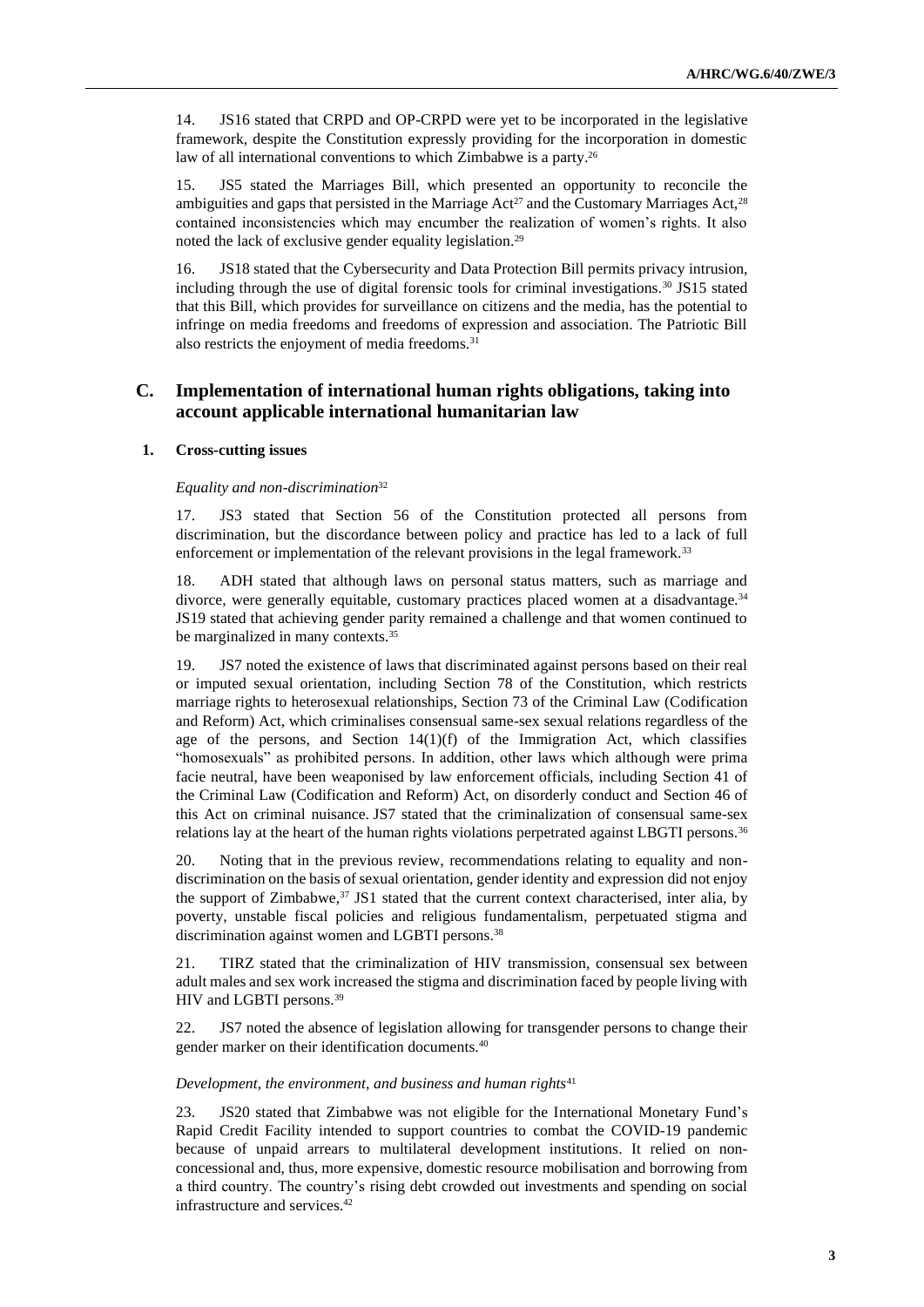24. AI stated that Zimbabwe had no mechanisms in place to reduce the impacts of droughts and cyclones. In early 2021, the impact of climate change, COVID-19 restrictions and austerity measures left 7.1 million people in need of humanitarian assistance.<sup>43</sup> JS23 stated that it was regrettable that more than two years after Cyclone Idai, families were still living in tents without basic facilities.<sup>44</sup>

25. JS14 stated that uncontrolled agriculture and mining lead to the destruction and pollution of the environment. The opencast mining along the Great Dyke by companies from a third country presented one of the major challenges to the environment. Opencast pits were left without any rehabilitation, affecting communities and livestock. The environment was also polluted by gold mining and the use of mercury.<sup>45</sup>

## **2. Civil and political rights**

#### *Right to life, liberty and security of person*<sup>46</sup>

26. JS4 stated that the Constitution allowed for the death penalty to be imposed for murder committed under aggravating circumstances, and left this matter to the discretion of the court.<sup>47</sup>

27. HRW stated that despite relevant commitments made at the previous review, no significant action was taken to halt torture and ill-treatment of persons in the custody of the police or intelligence services.<sup>48</sup> During 2020, unidentified assailants, suspected of being state security agents, abducted and tortured more than 70 government critics.<sup>49</sup>

28. AI stated that abductions, torture and forced disappearance by unidentified persons, armed and wearing masks, were common.<sup>50</sup> JS17 noted the continuation of politically motivated persecutions and abductions of political and social activists in Matabeleland.<sup>51</sup>

29. JS21 stated that the Government struggled to exercise its power within the bounds of the rule of law and used arbitrary arrest and prosecution as a weapon to silence or intimidate human rights defenders.<sup>52</sup> AU-ACHPR expressed alarm by the arbitrary arrests and detention of journalists. 53

30. HRF stated that in January 2019, the security forces used excessive and lethal force against protesters during a protest against the announcement that there would be a150 percent increase in fuel price.<sup>54</sup>

31. JS1 stated that the national gender based violence response hotline and the Victim Friendly Unit in police stations lacked capacity and personnel with sufficient knowledge to support victims. Cases of gender based violence have escalated during the COVID-19 pandemic. <sup>55</sup> AI stated that sexual violence was systematically perpetrated by the security forces to clamp down on the right to protest.<sup>56</sup>

32. HRW stated that inmates in prisons and detentions centres were at risk of contracting COVID-19, as these facilities remained unsanitary, overcrowded, and without running water in the cells. Although masks were issued, many inmates and some wardens did not use them.<sup>57</sup>

#### *Administration of justice, including impunity, and the rule of law*<sup>58</sup>

33. AI stated that on 6 April 2021, Parliament passed Constitution Amendment No. 1 of 2017, which permits the President to appoint the Chief Justice, Deputy Chief Justice and High Court Judge President without candidates undergoing the open interview selection process, as previously held. Constitutional Amendment No. 2 allowed the President, acting on the recommendation of the Judicial Service Commission to appoint sitting judges to vacancies in the higher courts, without the candidates undergoing the public interview procedure.<sup>59</sup>

34. HRW stated that public confidence in the judiciary in relation to it independence and impartiality was eroded due to these constitutional amendments.<sup>60</sup> JS21 stated that the independence of the judiciary and fair trial rights in politically motivated cases has deteriorated.<sup>61</sup> AI stated that government critics and activists were denied bail.<sup>62</sup> JS21 stated that between 2020 and 2021, numerous human rights defenders, opposition party affiliates and independent journalists have been arbitrarily subjected to protracted pre-trial detention.<sup>63</sup>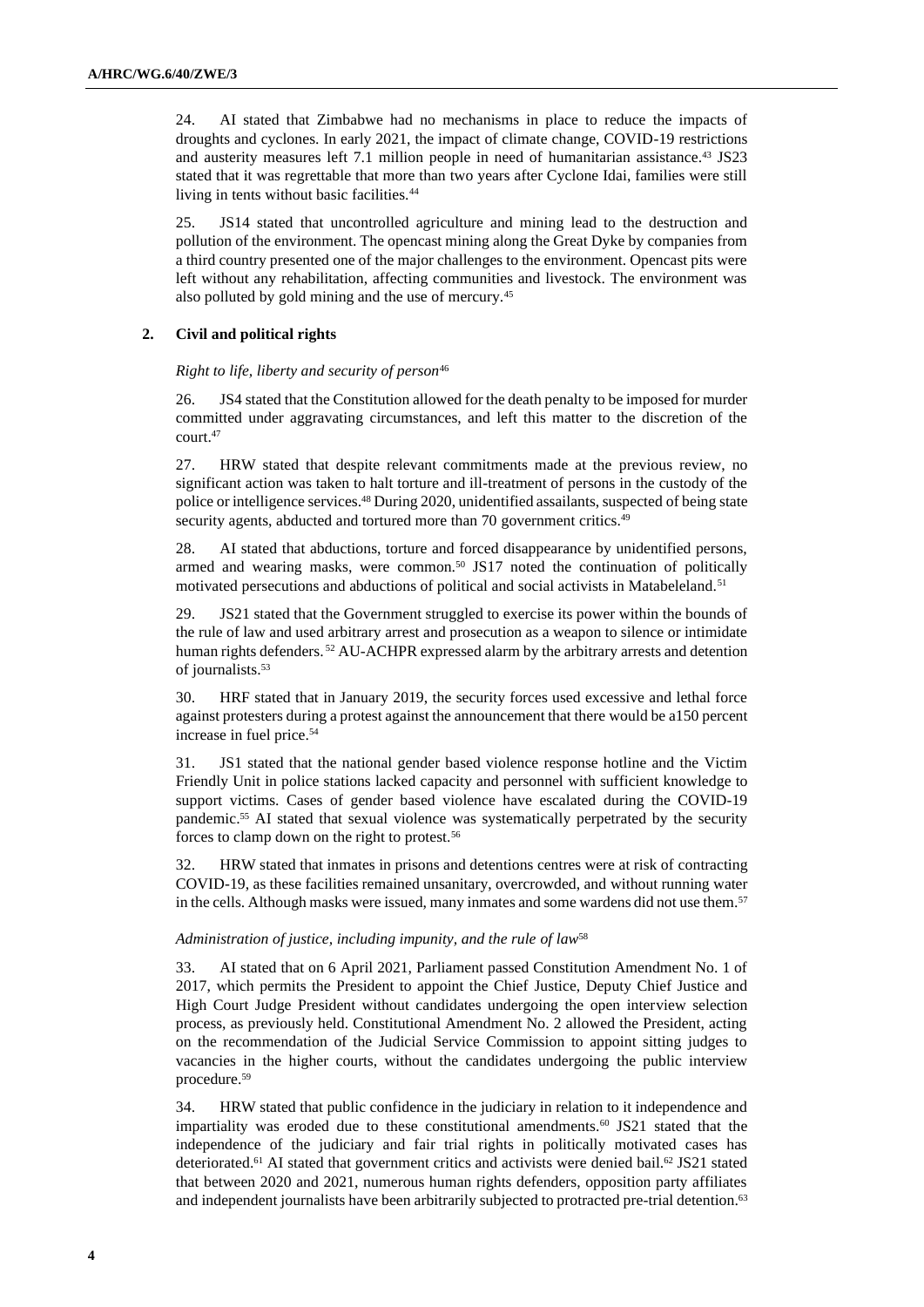35. FLD stated that sections of the Criminal Law (Codification and Reform) Act, notably section  $22(2)(a)(iii)$  "subverting constitutional government", section 37 "participating in gathering with intent to promote public violence, breaches of the peace or bigotry", and section 31 (a)(ii), "incitement to commit public violence" were abused as they were used as a basis for trumped-up charges against human rights defenders who were undertaking peaceful work as members of civil society.<sup>64</sup>

36. JS13 stated that the necessary guarantees for the proper functioning of the legal profession, pursuant to the Basic Principles on the Role of Lawyers, were not upheld.<sup>65</sup> Consequently, lawyers encountered difficulties in fulfilling their professional duties. This also undermined the proper functioning of the judicial system, including the right to fair trial and effective access to justice.<sup>66</sup> JS13 added that several lawyers experienced intimidation and harassment, citing specific cases in that regard. 67

37. HRW stated that Zimbabwe failed to implement recommendations from the Motlanthe Commission of Inquiry, following its investigation of the widespread violence in the aftermath of the August 2018 elections.<sup>68</sup>

## Fundamental freedoms and the right to participate in public and political life<sup>69</sup>

38. JC stated that the authorities cracked down on religious communities that were critical of the Government.<sup>70</sup> JS1 noted the continued violation of the right to information and the freedoms of assembly and association.<sup>71</sup>

39. JS6 noted that the Criminal Law (Codification and Reform) Act, the Censorship and Entertainment Controls Act, and the Broadcasting Services Act provided a mechanism to restrict the right to artistic freedom.<sup>72</sup>

40. JS22 stated that the Zimbabwe Media Commission Act restricted the operations of the media by imposing State regulation at a time when the media in many parts of the world was taking a path of self-regulation.<sup>73</sup>

41. Referring to a relevant supported recommendation from the previous review, JS15 noted concerns that the licencing process for television and community radio stations did not provide for a fair awarding of licences as the requirements were tilted in favour of statecontrolled media enterprises.<sup>74</sup>

42. HRF noted the high intolerance of peaceful dissent and freedom of expression.<sup>75</sup> JS1 stated that there was high levels of abuse by state and non-state actors against those expressing different political views and criticisms of the Government.<sup>76</sup> JS6 stated that the legal framework provided by the Criminal Law (Codification and Reform) Act established an increased intolerance for, and impunity against, any form of political dissent.<sup>77</sup>

43. FLD stated that the Public Order and Security Act was repealed and replaced with Maintenance of Peace and Order Act. However, the latter was just another name for the former and that the Maintenance of Peace and Order Act was not in line with the Constitution.<sup>78</sup> JS3 stated that Section 2 of the Maintenance of Peace and Order Act conflated public demonstrations and public meetings under the moniker of public gatherings, which enabled the police to maintain their regulatory powers over both events and allowed the risks normally associated with violent protests to be used as a basis for regulating public meetings.<sup>79</sup> AI stated that the authorities intensified the crackdown on government critics ahead of any planned protest, carrying out door to door searches, abductions, arrests and beatings. The authorities also targeted journalists covering such protests.<sup>80</sup>

44. FLD noted the persistent harassment and surveillance of human rights defenders.<sup>81</sup> The portrayal of human rights defenders working on elections, good governance and citizen participation as members or agents of the political opposition hindered their peaceful and legitimate work.<sup>82</sup> AU-ACHPR expressed concern about the crackdown on peaceful demonstrations against corruption and the targeting of political activists and human rights defenders. It urged Zimbabwe to ensure that actions taken by law enforcement officers did not result in violations of fundamental rights and freedoms.<sup>83</sup>

45. JS11 expressed concern about the repressive enforcement of COVID-19 related regulations, which imposed unlawful restrictions on the fundamental rights and freedoms of

**5**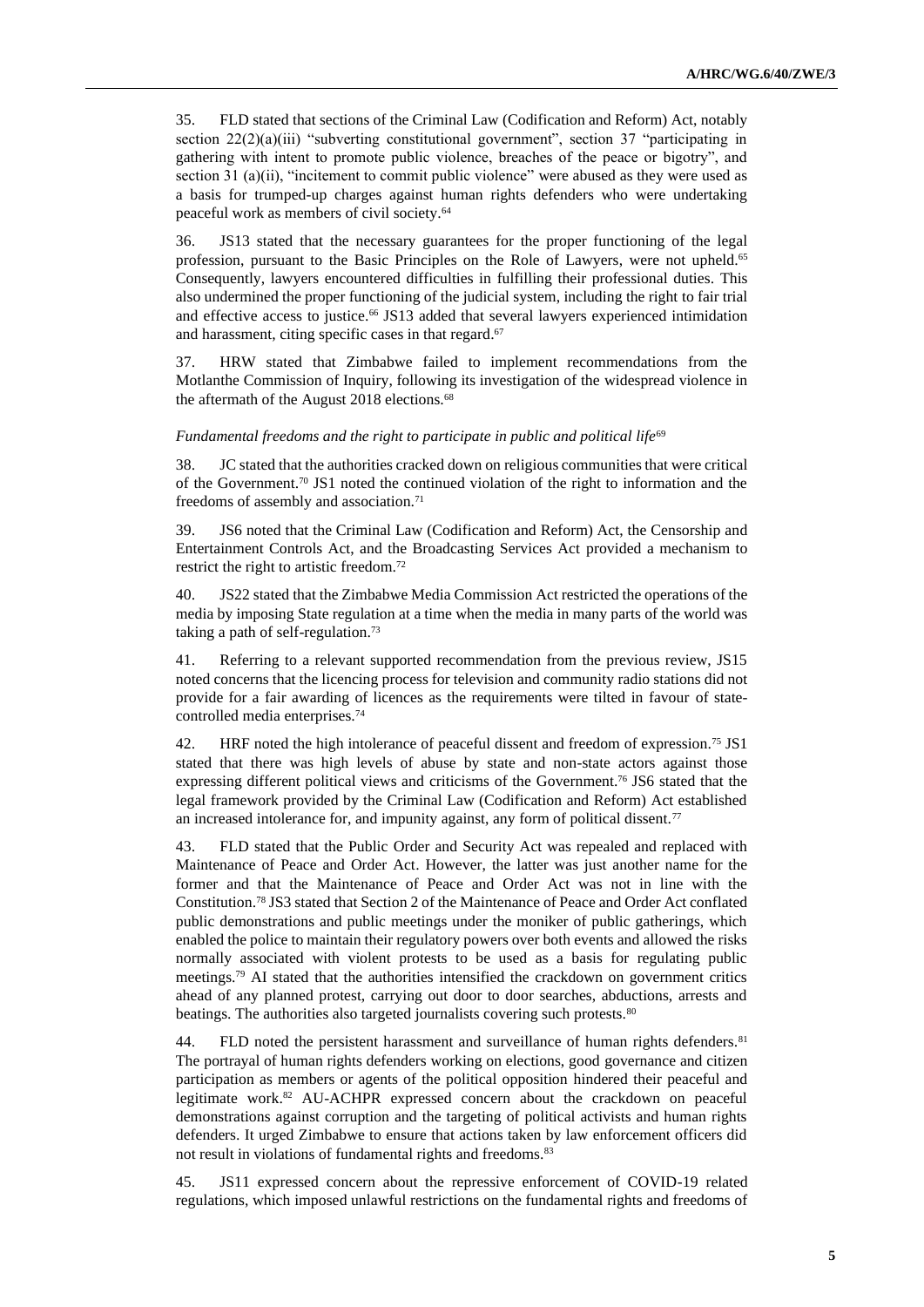human rights defenders.<sup>84</sup> AI stated that the authorities used COVID-19 related regulations to justify severe restrictions on the right to freedom of expression.<sup>85</sup> JS5 stated that protests which were labelled by Government officials as a "planned insurrection" were banned on the basis of COVID-19 related restrictions on social gatherings.<sup>86</sup>

46. JS17 stated that the failure by the authorities to hold by-elections due to COVID-19 related regulations resulted in some constituencies not have representation.<sup>87</sup> It added that the lack of accessibility to identity documents undermined the ability of the youth to register to vote, and that in the Matabeleland provinces, hardly any voters were registered to vote ahead of the 2023 elections.<sup>88</sup>

47. TCC stated that there were no limitations on donations to candidates and political parties from corporations with government contracts, which undermined the integrity of the political process.<sup>89</sup>

48. TCC stated that during the 2018 electoral cycle, there were multiple reports of state actors incentivizing support for the incumbent party, through the manipulation of food aid and agricultural programmes.<sup>90</sup> In addition, issues relating to electoral dispute resolution harmed the credibility of the Judiciary and Zimbabwe Electoral Commission, and undermined the integrity of the election process.<sup>91</sup>

49. Noting the legislative efforts to extend to 2028 the current constitutional quota of reserving 60 parliamentary seats for women, JS21 stated that section 17 of the Constitution should be implemented to achieve 50 percent representation in the 210 direct election parliamentary seats.<sup>92</sup>

50. JS18 stated that internet affordability remained a challenge, citing excessive increases in mobile data tariffs. The gender digital divide was another barrier to accessing the internet, with online gender based violence and cyberbullying and harassment on the rise, further limiting women's use of the internet.<sup>93</sup>

## *Prohibition of all forms of slavery*<sup>94</sup>

51. JC stated that throughout 2020 and 2021, child prostitution became more frequent due, in part, by the temporary closure of schools due to COVID-19. The rise in child prostitution was associated with a simultaneous increase of HIV/AIDS among young people.95

### *Right to privacy*<sup>96</sup>

52. JS18 stated that the Interception of Communications Act provides for surveillance and interception of communications, without judicial oversight.<sup>97</sup> It noted reports of unlawful surveillance and the lack of transparency in the acquisition, deployment and use of surveillance tools.<sup>98</sup>

### **3. Economic, social and cultural rights**

#### *Right to work and to just and favourable conditions of work*<sup>99</sup>

53. ITUC stated that the Labour Act undermined workers' ability to unionize and collectively bargain with their employer. The Act grants the Government unbridled discretion in the registration of unions.<sup>100</sup>

54. ITUC stated that Zimbabwe systematically undermined the rights of workers to the freedom of peaceful assembly and to collective bargaining, under the guise of protecting political stability. Organized labour was undermined through the use of intimidation tactics in the form of beatings, arrests, abductions and judicial persecutions. Public sector workers faced some of the most serious forms of oppression, as they were barred by law from exercising the right to strike. Informal workers continued to have their businesses disrupted and their right to protest attacked.<sup>101</sup>

55. JS17 noted that in 2020, civil society organizations submitted a partition to ZHRC and other commissions calling for an urgent investigation into the alleged abuses of local mine workers by mining companies from a third country.102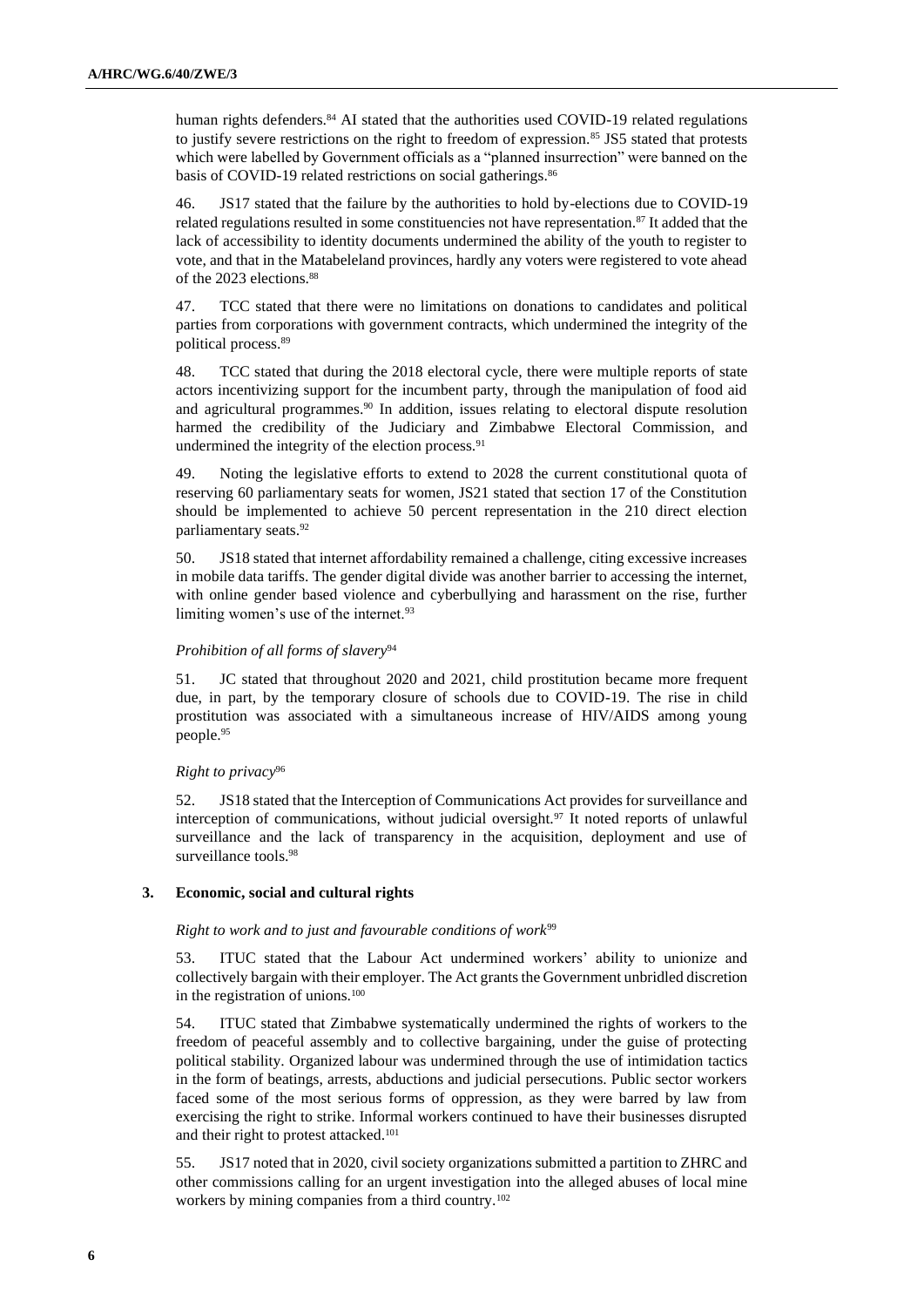## *Right to social security*<sup>103</sup>

56. JS14 stated that, pursuant to Section 30 of the Constitution, Zimbabwe was obliged to provide social security and social care to those in need, including victims of natural and manmade disasters. However, despite the regular occurrence of droughts, floods, conflicts and loss of livelihoods, the Government was yet to establish a risk matrix and budget to ensure social protection when these events occur.<sup>104</sup>

57. JS17 stated that about 80 percent of the families living on income derived from work in the informal sector, did not benefit from social grants to mitigate the impact of the measures imposed to combat COVID-19.<sup>105</sup>

58. ZiCLAN stated that the social welfare grant for orphans and vulnerable children was insufficient and residential child care facilities and foster parents found it difficult to provide for the basic needs of the children in their care.<sup>106</sup>

## *Right to an adequate standard of living*<sup>107</sup>

59. JS7 stated that due to the economic decline since 2016, hyperinflation and mass unemployment left many people in poverty and with little access to disposable income.108JS20 stated that there was an imbalance between the national currency in which wages were paid and the prices of goods and services which were indexed to the United States Dollar.<sup>109</sup>

60. JS21 stated that there was an acute scarcity of water in urban and rural communities.<sup>110</sup> HRW stated that Zimbabwe failed to provide continuous and affordable access to safe water to people across the country and that access to safe water was an important measure to combat the COVID-19 pandemic.<sup>111</sup>

61. SALC stated that food insecurity during the COVID-19 pandemic was exacerbated by the poor distribution of social aid programmes, with less than three percent of the extremely poor rural households receiving food aid in September 2020.<sup>112</sup>

62. JS17 stated that in Halisupi (Gwanda rural), known critics of the government were denied access to food donations. During the distribution of food in the Matobo district, youth were forced to chant political slogans in exchange for food and in Shumbeshabe area of Matobo district, food and other aid were distributed on a politically partisan basis.<sup>113</sup>

63. JS19 noted that in 2020, the Government began targeting houses in Harare for demolition, declaring them to be illegally constructed. No plan was put in place for those who lost their homes.<sup>114</sup>

64. CLS stated that the land reform programme, which commenced in 2000, resulted in land underutilization as agricultural land was given to individuals who had no knowledge of farming. During the period 2016 to 2020, a number of villagers were displaced from their ancestral lands and there were politicized farm invasions at time when the Government had declared the land reform programme closed.<sup>115</sup>

### *Right to health*<sup>116</sup>

65. Noting that Zimbabwe supported relevant recommendations in the previous review, JS2 stated that although there was an increase in the public health allocation in national budget, it was still lower than the 15 percent stipulated in the Abuja Declaration and below the level of investment required to resurrect the public health care system, which lacked medicines and medical equipment, and experienced a loss of trained staff.<sup>117</sup>

66. SALC noted that the COVID-19 pandemic had overwhelmed the already collapsing health care system with hospitals having patients in excess of their capacity and experiencing a shortage of personal protective equipment, oxygen and ventilators.<sup>118</sup>

67. JS2 stated that the Government's response to the COVID-19 pandemic disrupted access to health care services. Although hospitals were designated as essential services, they were unable to continue providing the full range of services needed by the public.<sup>119</sup> Additionally, although it was permissible to access medical care at health care centres within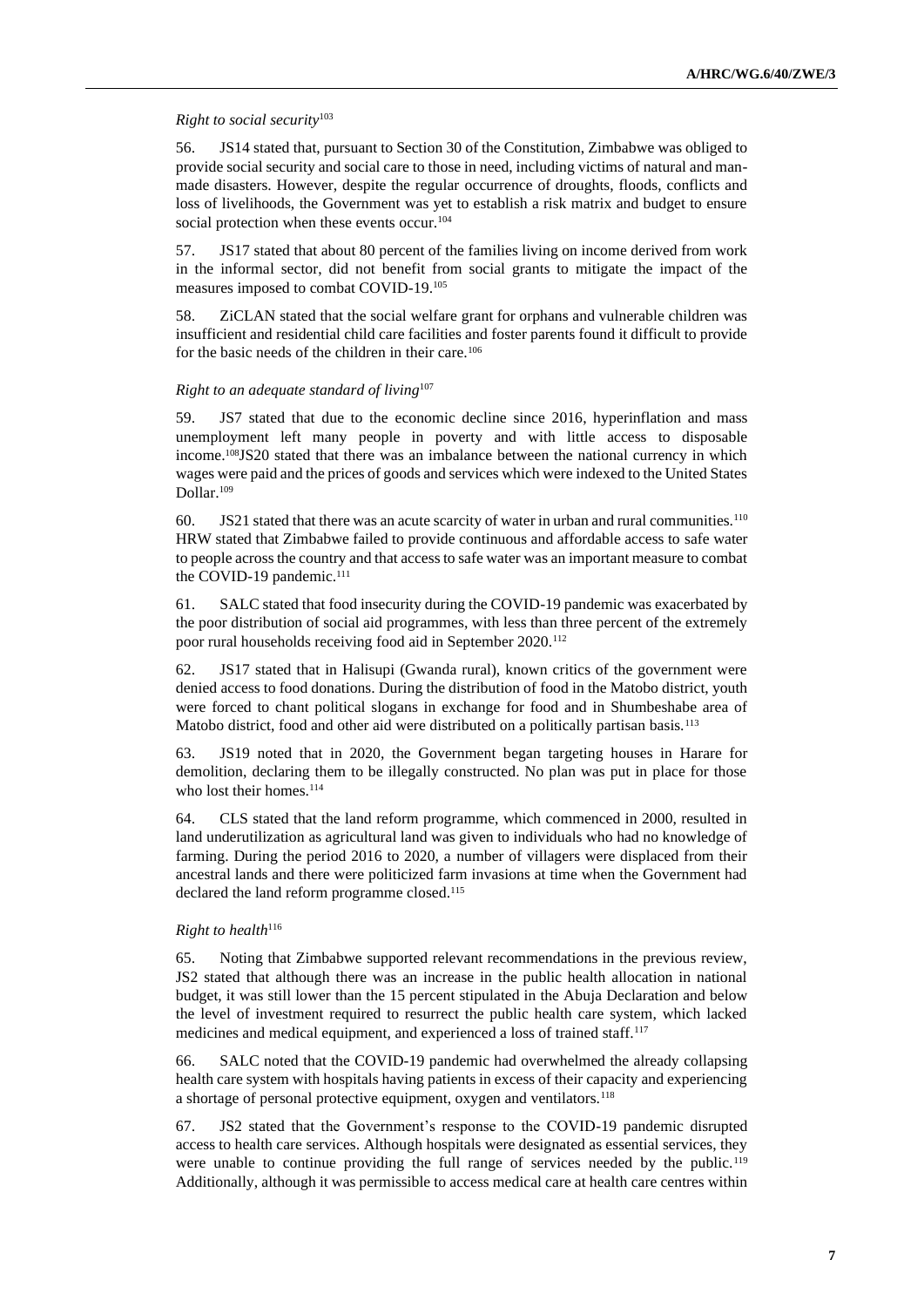five kilometres of one's residence, the policing of movement resulted in people struggling to access health services, particularly in cases where they were required to pass roadblocks.<sup>120</sup>

68. JS23 noted improvements in the standard of maternal health packages, but expressed concern that these improvements were lead and facilitated by donor funds which was an unsustainable way of facilitating development.<sup>121</sup> JS2 stated that although there was a decrease in maternal mortality, it was still far above target 3. 1 of Sustainable Development Goal 3.<sup>122</sup>

69. JS14 stated that there was a general neglect and a lack of resource allocation in the area of sexual reproductive health and rights.<sup>123</sup> JS1 stated that reproductive services were expensive and limited to oral contraceptive pills and injectable contraceptives, leaving women with insufficient choice.<sup>124</sup> JS17 noted the lack of access to contraception in clinics in rural areas.<sup>125</sup> JS20 stated that during lockdown brought about by the COVID-19 pandemic, there was a spike in unwanted pregnancies due to increased barriers in accessing sexual and reproductive health services.<sup>126</sup>

70. JS2 stated that there was a surge in teenage pregnancies as a consequence of a lack of youth-friendly health services and a lack of access to safer sex commodities and birth control.<sup>127</sup>

71. Noting the limited exceptions in the Termination of Pregnancy Act, under which abortion were permitted, JS2 stated that the continued criminalization of abortion forced women and girls to use unsafe methods to induce abortion.<sup>128</sup>

72. Referring to relevant supported recommendations from the previous review, JS2 stated that the HIV/AIDS response was adversely affected by the COVID-19 pandemic which eroded the advancements that had been made. Noting that adolescent girls had the highest rate of infections, JS2 stated that Zimbabwe must ensure that they have access to comprehensive sexuality education and to safer commodities and birth control, and must be able to consent to sexual and reproductive health care.<sup>129</sup>

73. JS16 stated that hospital personnel were not trained in disability etiquette and in communicating with persons with disabilities.<sup>130</sup> JS9 stated that stigma and discrimination by health service providers denied transgender and intersex identifying persons their rights to health care.<sup>131</sup> Additionally, the public health services did not provide affirming health services for transgender and intersex persons.<sup>132</sup>

### *Right to education*<sup>133</sup>

74. JS20 stated that in March 2020, Zimbabwe amended the Education Act which, inter alia, asserted the constitutional protection that pupils attending pre-school to Form 4 should not be charged any fees, or levies.<sup>134</sup> JS23 noted that education for children came with hidden and high costs, as both primary and secondary schools demanded payment of fees or levies. Also, the school fees hike formula outlined by the Government was an indication that fees must be paid before children can attend school.<sup>135</sup>

75. JS23 stated that access to education was hindered by a shortage of schools and noted concerns about the slow rate at which the Government was constructing schools. The quality of education was compromised by the lack of trained teachers, which was also affected by lack of proper infrastructure, high teacher-pupil ratio and high pupil-book ratio.<sup>136</sup>

76. JS19 noted that in the 2020 Zimbabwe Schools Examination Council Grade 7 examination, about 88 schools, mostly in rural areas, had a zero percent pass rate. It added that there was a number of strikes by teachers in recent years due to inadequate remuneration, which affected the majority of pupils in public schools.<sup>137</sup>

77. ZiCLAN stated that the Basic Education Assistance Module that was established to provide assistance for the education of vulnerable children, did not include children in alternative care, particularly children in residential care facilities.<sup>138</sup>

78. JS19 stated that challenges persisted with regard to ensuring equal access to education for all children. The number of children dropping out of school in rural areas and high-density areas was increasing, exacerbated by the COVID-19 pandemic.<sup>139</sup> JS14 stated that children residing in newly allocated farm areas walked long distances to schools. The majority of the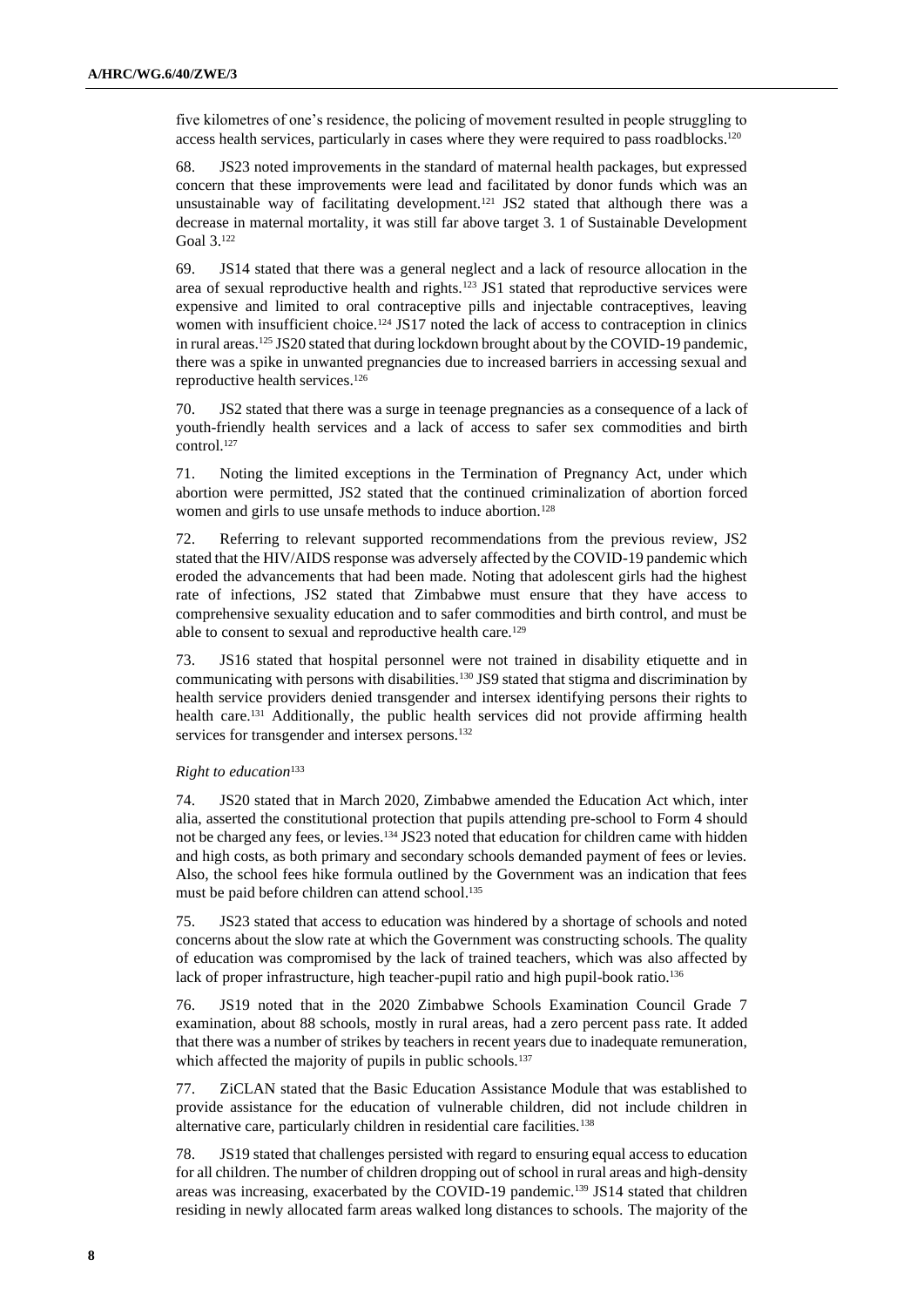schools in rural and farm areas did not have electricity and children consequently lagged behind in accessing e-learning materials.<sup>140</sup>

79. JS19 stated that the COVID-19 pandemic has further deepened inequalities, as those who could afford private education continued to learn via online systems. Those who could not afford private education and on-line tuition were marginalized.<sup>141</sup> JS17 noted that online learning facilities were not available for children in schools in rural areas and lessons broadcast on the radio by the Ministry of Education were also out of their reach.<sup>142</sup>

80. JS18 stated that only 30 percent of the schools in the country had internet access. It also noted poor network services and infrastructure, and limited availability of devices such as laptops for purposes of e-learning.<sup>143</sup>

81. JS16 stated that learners with disabilities were disproportionately affected by the COVID-19 pandemic, for not only were they prevented from attending school, lessons broadcast on the radio and online learning facilities were not accessible to them by virtue of their disabilities.<sup>144</sup>

82. JS20 stated that in March 2021, Zimbabwe approved an increase in university fees of up to 250 percent, which left many students unable to afford tertiary education.<sup>145</sup>

#### **4. Rights of specific persons or groups**

*Women*<sup>146</sup>

83. JS20 stated that the COVID-19 pandemic and the general economic crisis severely impacted women and girls. Women were over represented in the informal economy and in agriculture, were among those living in poverty and those holding low paying jobs in the formal economy. <sup>147</sup> ECLJ stated that in the rural regions, poor families, especially amidst the worsening poverty aggravated by the COVID-19 pandemic, would often forcibly marry off their daughter to receive financial compensation in the form of a "bride price" that was paid to the family by the groom.<sup>148</sup>

84. JS21 stated that the legislation and the policy and institutional framework that were adopted to combat gender based violence was commendable, and considered relevant supported recommendations from the previous review to have been partially implemented.<sup>149</sup> JS14 stated that there was a notable lack of implementation and a general lack of awareness of the legislation on sexual and gender-based violence and domestic violence.<sup>150</sup> JS19 stated that women continued to suffer all kinds of violence and that political violence against women has increased.<sup>151</sup> JS21 noted that that gender based violence has worsened with the introduction of COVID-19 related lockdown measures. 152

#### *Children*<sup>153</sup>

85. JS23 stated that at the previous review, Zimbabwe supported recommendations relating to the protection of children. However, there was little progress in strengthening and implementing child protection systems. The heavy reliance on donor funding for social and child protection was unsustainable and did not guarantee equitable protection of children across the country. Also the lack of a clear coordination mechanism for children's issues affected the quality of child protection services.<sup>154</sup>

86. Noting that the Constitutional Court declared certain provisions of the Marriage Act, permitting child marriage, to be unconstitutional, JS5 stated that these provisions were yet to be amended in accordance with this decision.<sup>155</sup>

87. EV stated that corporal punishment of children was lawful in the home, alternative care settings, day care, schools and penal institutions. In 2019, the Constitutional Court held that corporal punishment was unlawful as a sentence for a crime but such prohibition was yet to be confirmed through law reform.<sup>156</sup>

88. JS19 stated that a sharp increase in teenage pregnancy and child marriage was reported during the COVID-19 related lockdown.<sup>157</sup> JS14 stated that there was no government plan to address teenage pregnancy and early marriage.158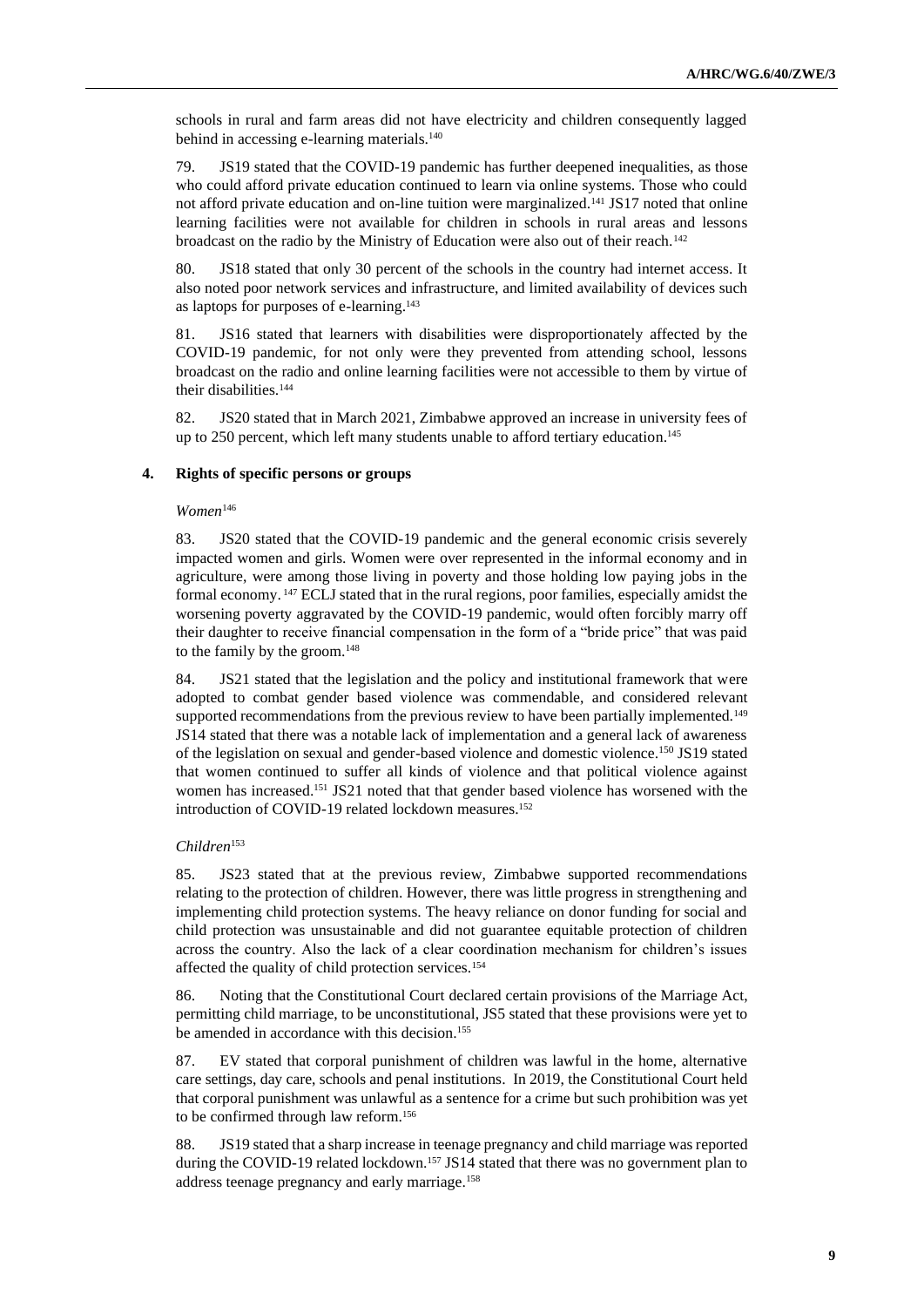89. SOSCVZ stated that the recommendation on "de-institutionalization of children from residential care institutions to foster families"<sup>159</sup> from the previous review which Zimbabwe supported received limited attention as the placement of children in institutions continued. In addition, very little progress was made in responding to the situation of children in alternative care.<sup>160</sup>

90. SOSCVZ stated that young people attaining the age of 18 years were discharged from foster care without any available support and faced a plethora of challenges. 161

#### *Persons with disabilities*<sup>162</sup>

91. JS19 stated that access to opportunities and space for representation remained inadequate for persons with disabilities and that the approach to these issues continued to be driven by charity rather than human rights.<sup>163</sup>

92. JS14 noted that the rights of persons with disabilities to access inclusive education, and medical and psychological services were limited.<sup>164</sup> JS16 stated that the Education Amendment Act fell short of the standards of inclusive education, pursuant to CRPD. <sup>165</sup> It also noted the lack of social inclusion measures and the need to combat stigma and discrimination. 166

### *Stateless persons*<sup>167</sup>

93. Referring to relevant supported recommendations from the previous review, SOSCVZ stated that the situation on the ground remained unchanged, with access to birth registration and the acquisition of birth certificates remaining a challenge for children and parents.<sup>168</sup>

94. ZiCLAN stated that mobile birth registration undertaken for children in residential care resulted in children being issued with abridged birth certificates which were not recognized by the Ministry of Home Affairs and Culture for applications for national identity cards and passports.<sup>169</sup>

95. JS12 stated that birth registration was particularly difficult for people in remote areas because the registry offices were centralized. <sup>170</sup> Migrants and their descendants have been repeatedly subjected to arbitrary and discriminatory deprivation of Zimbabwean nationality due to their foreign origin.<sup>171</sup> There was no stateless determination procedures in place to identify stateless persons.<sup>172</sup>

#### *Notes*

*Individual submitsions* 

| iviauai supmissions: |                                                               |
|----------------------|---------------------------------------------------------------|
| ADH                  | Agence pour les Droits de l'Homme, Geneva (Switzerland);      |
| AI                   | Amnesty International, London (United Kingdom);               |
| <b>CLS</b>           | Christian Legal Society – Zimbabwe, Bulawayo (Zimbabwe);      |
| <b>ECLJ</b>          | European Centre for law and Justice, Strasbourg, (France);    |
| EV                   | Global Partnership to End Violence against Children, New      |
|                      | York (United States of America);                              |
| <b>FLD</b>           | Frontline Defenders, Dublin (Ireland);                        |
| <b>HRF</b>           | Human Rights Foundation, New York (United States of           |
|                      | America);                                                     |
| <b>HRW</b>           | Human Rights Watch, Geneva (Switzerland);                     |
| <b>ICAN</b>          | International Campaign to Abolish Nuclear Weapons, Geneva     |
|                      | (Switzerland):                                                |
| <b>ITUC</b>          | International Trade Union Confederation, Brussels, (Belgium); |
| JAI                  | Just Atonement Inc. New York (United States of America);      |
| JC                   | Jubilee Campaign, Fairfax (United States of America);         |
| <b>SALC</b>          | Southern Africa Litigation Centre, Johannesburg (South)       |
|                      | Africa);                                                      |
| SOSCVZ               | SOS Children's Village Zimbabwe, Harare (Zimbabwe);           |
| TCC                  | The Carter Center, Atlanta (United States of America);        |
|                      |                                                               |

 $1$  The stakeholders listed below have contributed information for this summary; the full texts of all original submissions are available at: [www.ohchr.org.](http://www.ohchr.org/) *Civil society*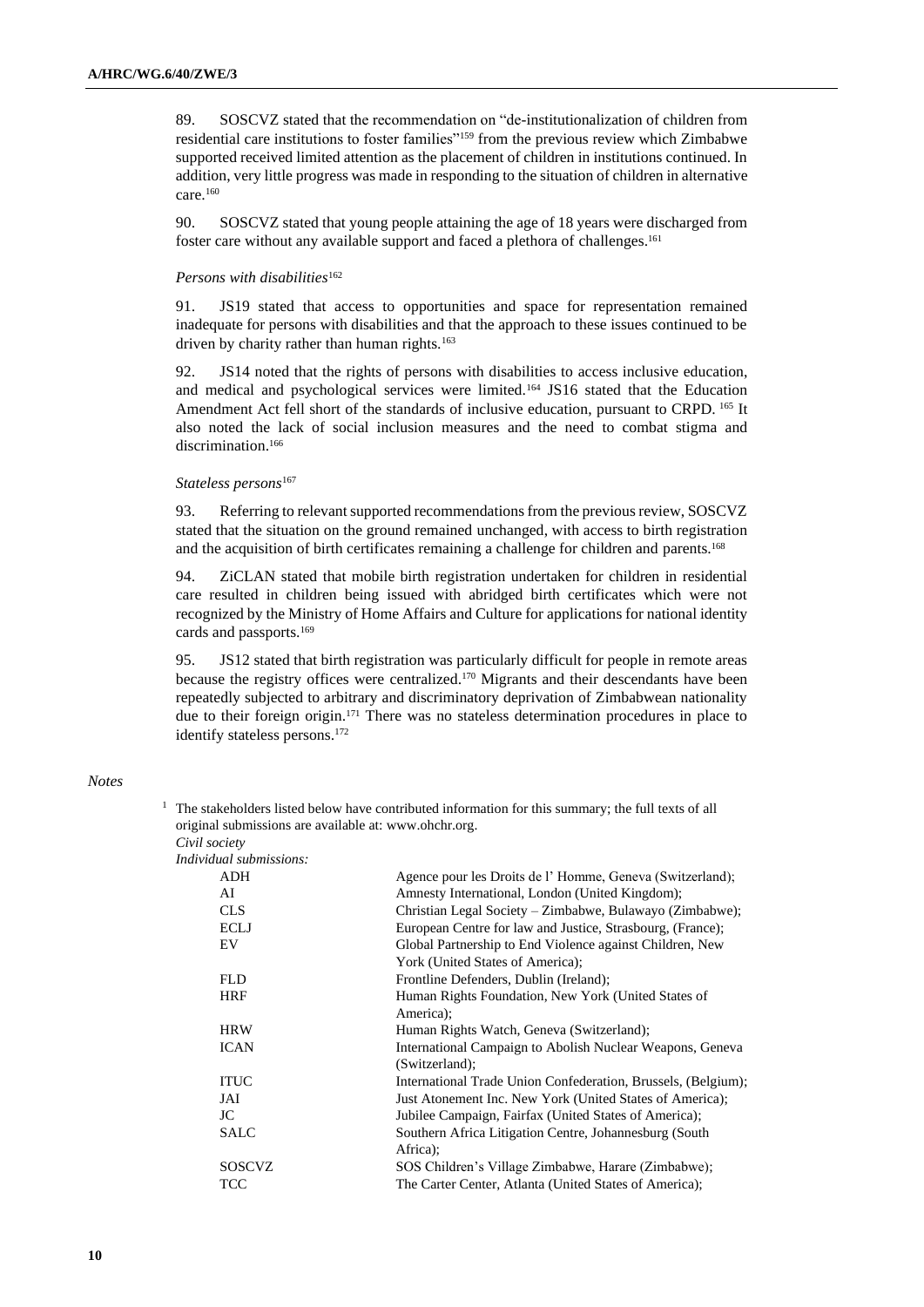| <b>TIRZ</b>        | Trans and Intersex Rising Zimbabwe, Harare (Zimbabwe);                                                                                                                      |
|--------------------|-----------------------------------------------------------------------------------------------------------------------------------------------------------------------------|
| ZiCLAN             | Zimbabwe Care Leavers Network, Harare (Zimbabwe).                                                                                                                           |
| Joint submissions: |                                                                                                                                                                             |
| JS1                | Pakasipiti Zimbabwe, Hands of Hope Organization, Afrika<br>Kiburi and Zimbabwe Autonomy Collective (Zimbabwe)<br>(Joint Submission 1);                                      |
| JS <sub>2</sub>    | Pan-African Positive Women's Coalition, Kadoma                                                                                                                              |
|                    | (Zimbabwe) and Aids and Rights Alliance for Southern                                                                                                                        |
|                    | Africa, Windhoek (Namibia) (Joint Submission 2);                                                                                                                            |
| JS3                | Trans Research Education, Advocacy & Training, Bulawayo<br>(Zimbabwe), Advocacy and Research for Men in Zimbabwe,<br>Voice of the Voiceless, Sexual Rights Center, Intersex |
|                    | Advocate Trust Zimbabwe, Pow Wow and Neoteriq                                                                                                                               |
|                    | (Zimbabwe) (Joint Submission 3);                                                                                                                                            |
| JS4                | The Advocates for Human Rights, Minneapolis, (United States                                                                                                                 |
|                    | of America), World Coalition Against the Death Penalty,                                                                                                                     |
|                    | Montreuil, France, Eleos Justice, Clayton, (Australia) and                                                                                                                  |
|                    | Capital Punishment Justice Project, Melbourne (Australia)                                                                                                                   |
|                    | (Joint Submission 4);                                                                                                                                                       |
| JS5                | The Justice Desk, Cape Town (South Africa) and Edmund                                                                                                                       |
|                    | Rice International, Geneva (Switzerland) (Joint Submission                                                                                                                  |
|                    | 5);                                                                                                                                                                         |
| JS6                | Freemuse, Copenhagen (Denmark) and Nhimbe Trust,                                                                                                                            |
|                    | Bulawayo (Zimbabwe) (Joint Submission 6);                                                                                                                                   |
| JS7                | GALZ (The Association of LGBTI People in Zimbabwe)                                                                                                                          |
|                    | Harare (Zimbabwe) and Stockholm Human Rights Lab,                                                                                                                           |
|                    | Stockholm (Sweden) (Joint Submission 7);                                                                                                                                    |
| JS8                | Global Detention Project, Geneva (Switzerland), Lawyers for                                                                                                                 |
|                    | Human Rights, Braamfontein (South Africa) (Joint                                                                                                                            |
|                    | Submission 8);                                                                                                                                                              |
| JS9                | Trans Research Education, Advocacy & Training, Bulawayo                                                                                                                     |
|                    | (Zimbabwe), Gender Dynamix (South Africa) and Trans                                                                                                                         |
|                    | Intersex Rising Zimbabwe, Harare (Zimbabwe) (Joint<br>Submission 9);                                                                                                        |
| <b>JS10</b>        | International Federation of Library Associations and                                                                                                                        |
|                    | Institutions, The Hague (The Netherlands) and Zimbabwe                                                                                                                      |
|                    | Library Association, Gweru (Zimbabwe) (Joint Submission                                                                                                                     |
|                    | 10);                                                                                                                                                                        |
| <b>JS11</b>        | International Service for Human Rights Geneva (Switzerland)                                                                                                                 |
|                    | and Zimbabwe Library Association (Zimbabwe) (Joint                                                                                                                          |
|                    | Submission 11);                                                                                                                                                             |
| JS12               | Zimbabwe Lawyers for Human Rights Harare (Zimbabwe)                                                                                                                         |
|                    | and Institute on Statelessness and Inclusion, Eindhoven (The                                                                                                                |
|                    | Netherlands) (Joint Submission 12);                                                                                                                                         |
| JS13               | Zimbabwe Lawyers for Human Rights, Harare (Zimbabwe)                                                                                                                        |
|                    | and Lawyers for Lawyers, Amsterdam (The Netherlands)                                                                                                                        |
|                    | (Joint Submission 13);                                                                                                                                                      |
| JS14               | The Lutheran World Federation, Geneva (Switzerland and The<br>Evangelical Lutheran Church in Zimbabwe (Zimbabwe) (Joint                                                     |
|                    | Submission 14);                                                                                                                                                             |
| JS15               | Media Institute of Southern Africa and the Media Alliance of                                                                                                                |
|                    | Zimbabwe (Zimbabwe) (Joint Submission 15);                                                                                                                                  |
| JS16               | Zimbabwe National League of the Blind, National Association                                                                                                                 |
|                    | of Societies for the Care of the Handicapped, Federation of                                                                                                                 |
|                    | Organizations of Disabled People in Zimbabwe, and Lawyers                                                                                                                   |
|                    | with Disabilities Association Zimbabwe Trust, Harare                                                                                                                        |
|                    | (Zimbabwe) (Joint Submission 16);                                                                                                                                           |
| JS17               | Bulawayo Progressive Residents Association, Centre For                                                                                                                      |
|                    | Innovation And Technology, Zimbabwe, Christian Legal                                                                                                                        |
|                    | Society, Zimbabwe, Community Youth Development Trust,                                                                                                                       |
|                    | Dumiso Dabengwa Foundation, Emthonjeni Women's Forum,                                                                                                                       |
|                    | Habakkuk Trust, Ibhetshu Likazulu, Masakhaneni Trust,                                                                                                                       |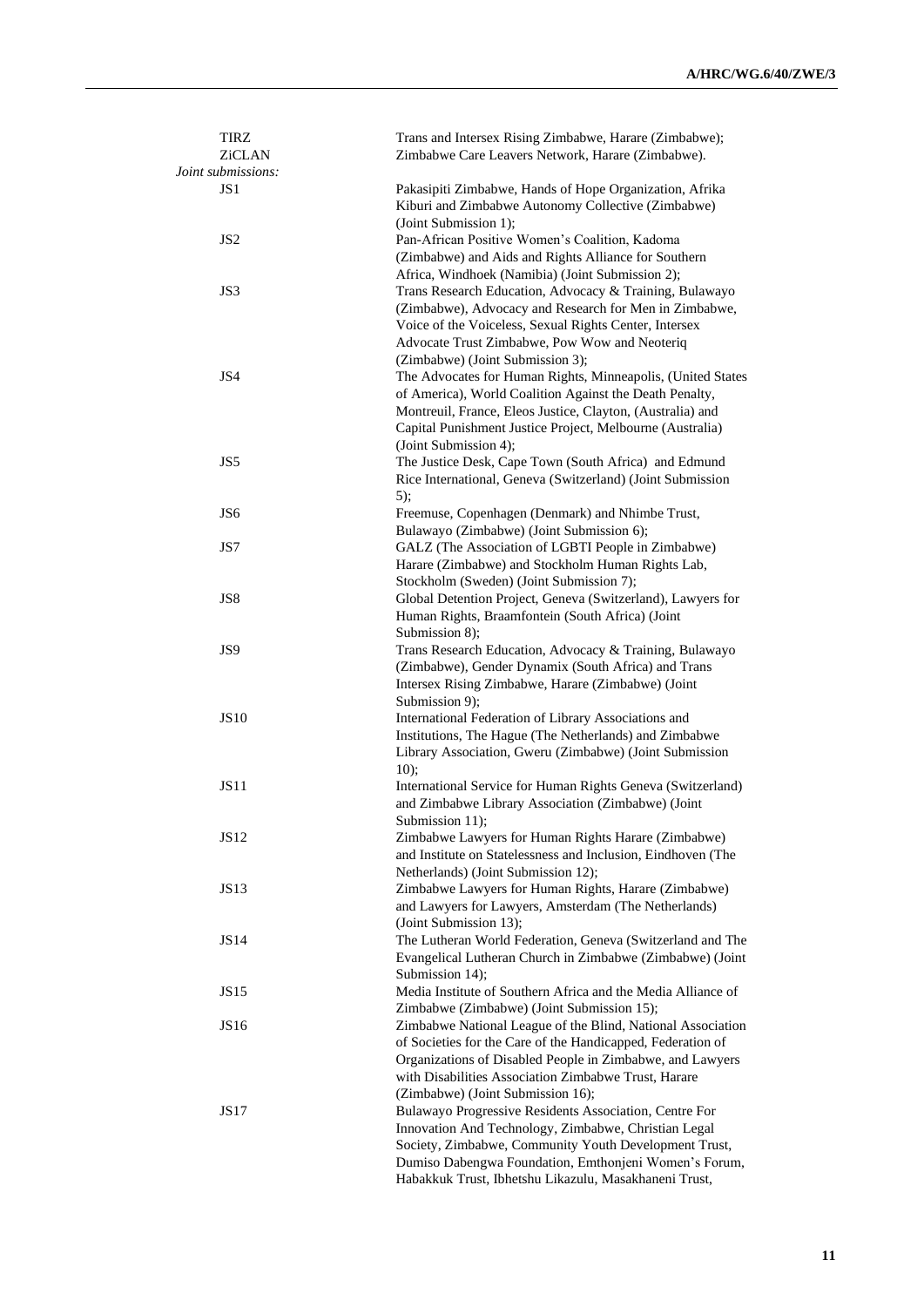|             | National Youth Development Trust, South Western Region          |
|-------------|-----------------------------------------------------------------|
|             | Gender Network, Tree Of Life, Ukuthula Trust, Victory           |
|             | Siyanqoba Trust, Women's Institute For Leadership               |
|             | Development, Women's Media Development Foundation,              |
|             | Zimbabwe Christian Alliance (Joint Submission 17);              |
| <b>JS18</b> | The Media Institute of Southern Africa - Zimbabwe Chapter,      |
|             | Harare (Zimbabwe), Small Media, London (United Kingdom          |
|             | of Great Britain and Northern Ireland) and Collaboration on     |
|             | International ICT Policy for East and Southern Africa,          |
|             | Kampala (Uganda) (Joint Submission 18);                         |
| JS19        | World Council of Churches and the Zimbabwe Council of           |
|             | Churches (Joint Submission 19);                                 |
| <b>JS20</b> | Women's International League for Peace and Freedom,             |
|             | Geneva (Switzerland) and Women's International League for       |
|             | Peace and Freedom - Zimbabwe (Joint Submission 20);             |
| <b>JS21</b> | Zimbabwe Lawyers for Human Rights, Harare (Zimbabwe),           |
|             | National Association of Non-Governmental Organisations,         |
|             | Harare (Zimbabwe), Zimbabwe Human Rights NGO Forum,             |
|             |                                                                 |
|             | Harare (Zimbabwe), and Women's Coalition of Zimbabwe,           |
|             | Harare (Zimbabwe) (Joint Submission 21);                        |
| JS22        | ARTICLE 16, London (United Kingdom of Great Britain and         |
|             | Northern Ireland) and Eastern Africa and Gender and Media       |
|             | Connect Zimbabwe (Zimbabwe) (Joint Submission 22);              |
| <b>JS23</b> | Marget Hugo School of the Blind (High School), Marget           |
|             | Hugo School of the Blind (Primary School), Legal Resources      |
|             | Foundation, Masvingo Association of Residential Care            |
|             | Facilities Trust, Building Bridges Zimbabwe Trust, Zimbabwe     |
|             | Council of Churches - Masvingo Office, Neshuro Child            |
|             | Caring Centre, Hope Tariro Trust, Alfred Walter Hostel,         |
|             | National Association of Non-Governmental Organizations -        |
|             | Masvingo office, Henry Murray School for the Deaf, Alpha        |
|             | Cottages, Batanai HIV and AIDS Service Organization,            |
|             | Mwana Trust, National Association of Freelance Journalists,     |
|             | Tariro, Zimbabwe National Network of People Living with         |
|             | HIV and AIDS, Family AIDS Support Organization, Farm            |
|             | Orphan Support Trust, Gays and Lesbians Association of          |
|             | Zimbabwe, Department of Social Development, National            |
|             | Association of Social Workers, QUAPAZ, Neshasha Trust,          |
|             | Freedom for Disabled Persons in Zimbabwe, Simukai Child         |
|             | Protection Programme, Hope for Kids Zimbabwe, Centre for        |
|             | Sexual Health and HIV/AIDS Research Zimbabwe, Justice for       |
|             | Children Trust, Lighthouse Children's Trust, Nehemiah           |
|             | Project, Contact Counselling Centre, Hope Alive Children's      |
|             | Network, Sinampande Women's Trust, Yes Trust Zimbabwe,          |
|             | Zimbabwe Climate Change Coalition, Scripture                    |
|             | Union/Thuthuka, Plan International Bulawayo Office, Positive    |
|             | Living Zimbabwe, Umguza AIDS Foundation, Trinity Project,       |
|             | Qhubekani Trust, WORPHAN, MASO, Childline, St Daniels           |
|             | Children Centre, Queen of Peace Rehabilitation Centre,          |
|             | Midlands Children Hope Foundation, Jointed Hands Welfare        |
|             | Organization, Tungamirai organization, Social Welfare, Terre    |
|             | des Hommes (TDH) – Germany, Terre des Hommes (TDH) –            |
|             | Swiss, Plan International - Harare office, Justice for Children |
|             | Trust, Tusanani Cover Trust, Research and Advocacy Unit,        |
|             | Farm Orphan Support Trust (FOST), World Vision                  |
|             | Zimbabwe, SOS Children's Villages, Regional Network for         |
|             | Children and Young Peoples Trust, Forum of African Women        |
|             | Educationalists in Zimbabwe, Girls and Women                    |
|             | Empowerment Network, Deaf Zimbabwe Trust, Education             |
|             |                                                                 |
|             | Coalition of Zimbabwe, Zimbabwe Network of Early                |
|             | Childhood Development Actors, Women in Law Southern             |
|             | Africa, Coalition against Child Labour in Zimbabwe,             |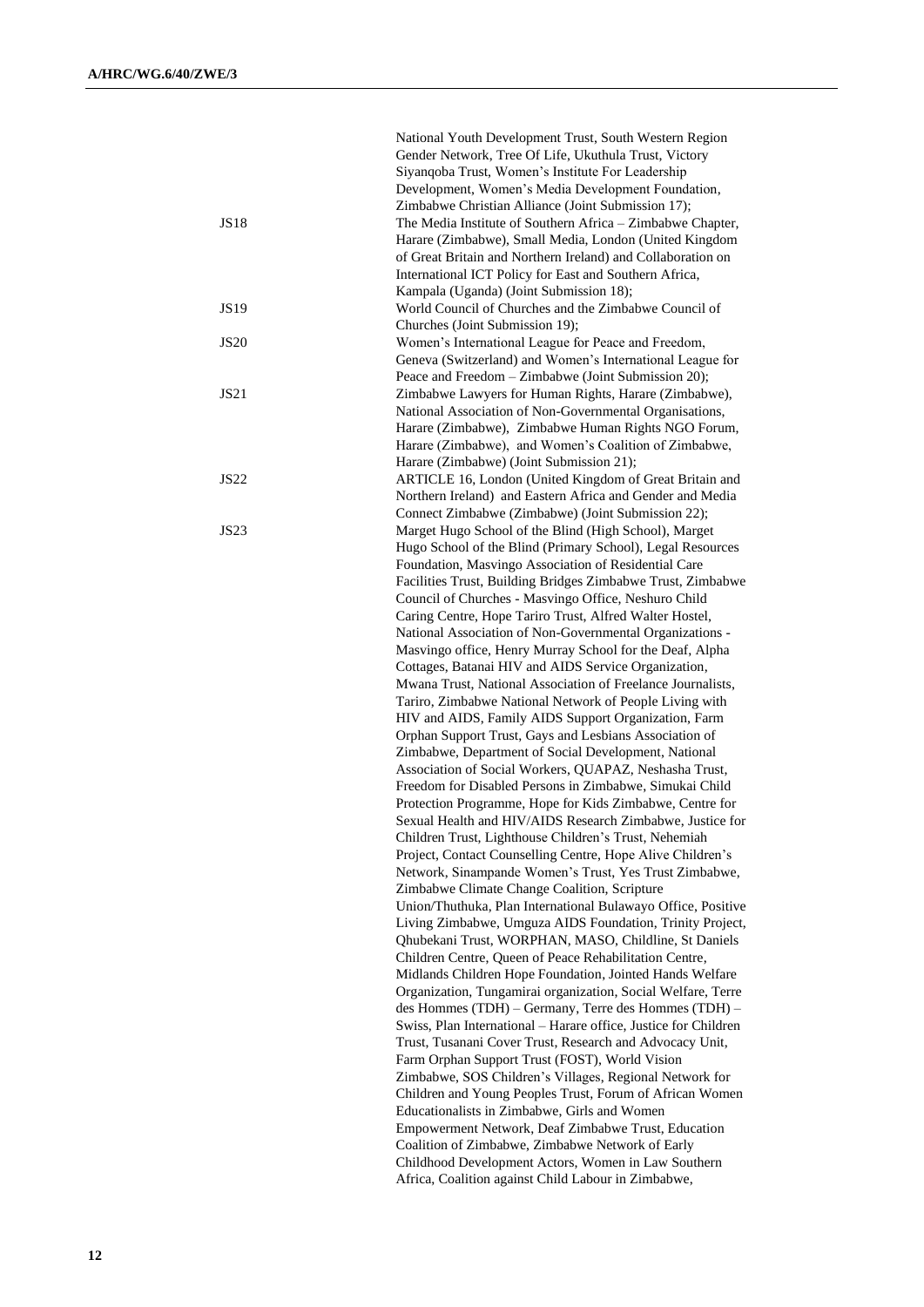Zimbabwe Environmental Law Association, (Joint Submission 23).

*National human rights institution:* ZHRC Zimbabwe Human Rights Commission, Harare, (Zimbabwe). *Regional intergovernmental organization(s):*

The African Union - The African Commission on Human and Peoples' Rights.

- <sup>2</sup> See Report of the Working Group on the Universal Periodic Review, Zimbabwe, 19 December 2011, A/HRC/19/14.
- <sup>3</sup> See Report of the Working Group on the Universal Periodic Review, Zimbabwe, 29 December 2016, A/HRC/34/8.
- <sup>4</sup> ZHRC submission, para. 9. ZHRC made a recommendation (para. 10).
- 5 Ibid, para. 11, referring to A/HRC/34/8, para. 131.49 (Niger), para.131.50 (Sierra Leone) and para. 131.51 (Ghana), and A/HRC/34/8/Add.1. ZHRC made recommendations (para. 12).
- <sup>6</sup> Principles relating to the Status of National Institutions (The Paris Principles), adopted by General Assembly resolution 48/134 of 20 December 1993.
- <sup>7</sup> ZHRC, paras. 13 and 14, referring to A/HRC/34/8, para. 131.26 (France), and A/HRC/34/8/Add.1. ZHRC made recommendations (para. 16).
- 8 Ibid, paras. 25 and 26, referring to A/HRC/34/8, para. 131.75 (Burundi) and para. 131.76 (Cuba), and A/HRC/34/8/Add.1. ZHRC made recommendations (para. 27).
- 9 Ibid, paras. 21-23, referring to A/HRC/34/8, para. 131.63 (Ukraine), para. 131.64 (United States of America), para. 131.97 (Sweden) and para. 132.96 (Switzerland), and A/HRC/34/8/Add.1. ZHRC made recommendations (para. 24).
- <sup>10</sup> Ibid, paras. 33 and 34, referring to A/HRC/34/8, para. 131.52 (Syrian Arab Republic), para. 131.57 (Maldives) and para. 131.59 (Mexico), and A/HRC/34/8/Add.1. ZHRC made recommendations (para. 35).
- <sup>11</sup> Ibid, paras. 36-39, referring to A/HRC/34/8, para. 131.70 (Israel), para. 131.71 (Turkey), para. 131.72 (Canada) and para. 131.73 (Timor-Leste), and A/HRC/34/8/Add.1. ZHRC made recommendations (para. 40).
- <sup>12</sup> ZHRC submission, para. 2.
- <sup>13</sup> Ibid, para. 3. ZHRC made recommendations (para. 4).
- <sup>14</sup> Ibid, paras. 17-19. ZHRC made recommendations (para. 20).
- <sup>15</sup> Ibid, paras. 45 and 46, referring to A/HRC/34/8, para. 131.117 (Botswana), para. 131.118 (Ghana), para. 131.119 (Myanmar), para. 131.124 (Morocco) and para. 132.81 (Slovenia), and A/HRC/34/8/Add.1. ZHRC made a recommendation (para. 47).
- <sup>16</sup> Ibid, paras. 5 and 6. ZHRC made recommendations (para. 7).
- $17$  The following abbreviations of international conventions are used in this report:

| <b>OP-ICESCR</b>  | Optional Protocol to the International Covenant on Economic,    |
|-------------------|-----------------------------------------------------------------|
|                   | Social and Cultural Rights;                                     |
| <b>ICCPR-OP 2</b> | Second Optional Protocol to ICCPR, aiming at the abolition of   |
|                   | the death penalty;                                              |
| <b>CAT</b>        | Convention against Torture and Other Cruel, Inhuman or          |
|                   | Degrading Treatment or Punishment;                              |
| OP-CAT            | Optional Protocol to CAT;                                       |
| <b>ICRMW</b>      | International Convention on the Protection of the Rights of All |
|                   | Migrant Workers and Members of Their Families;                  |
| <b>CRPD</b>       | Convention on the Rights of Persons with Disabilities;          |
| <b>OP-CRPD</b>    | Optional Protocol to CRPD;                                      |
| <b>ICPPED</b>     | International Convention for the Protection of All Persons      |
|                   | from Enforced Disappearance.                                    |

<sup>18</sup> For the relevant recommendations, see A/HRC/34/8, paras. 131.1, 131.49-51, 131.138, 132.1-27, 132.29-36, 132.39-61, 132.70-77, 132.86, 132.87, 133.2-6, and 133.12.

<sup>19</sup> JS6, p. 3. JS6 made a recommendation (p. 8). JS8, para. 5.1; SALC, p. 6. SALC made a recommendation (p. 10); JS19, p. 1. JS19 made a recommendation (p. 2); JS12, para. 8; JC, para. 3. JC made recommendations (para. 4.); JS12, para. 6. JS12 made a recommendation (para. 52); ICAN, p. 1; and JS5, para. 13. JS5 made a recommendation (para. 14); and HRF, para. 2. HRF made a recommendation (para. 30(b)).

- <sup>21</sup> For the relevant recommendations, see A/HRC/34/8, paras. 131.2-33, 131.35-37, 131.42-44, 131.46-48, 131.138, 131.141, 131.142, 132.67-69 and 132.100.
- <sup>22</sup> JS21, para. 2. See also JS22, para. 2; and HRF, para. 12.
- <sup>23</sup> JS2, para. 8. See Also HRW, p. 2.

<sup>20</sup> JS11, p. 2.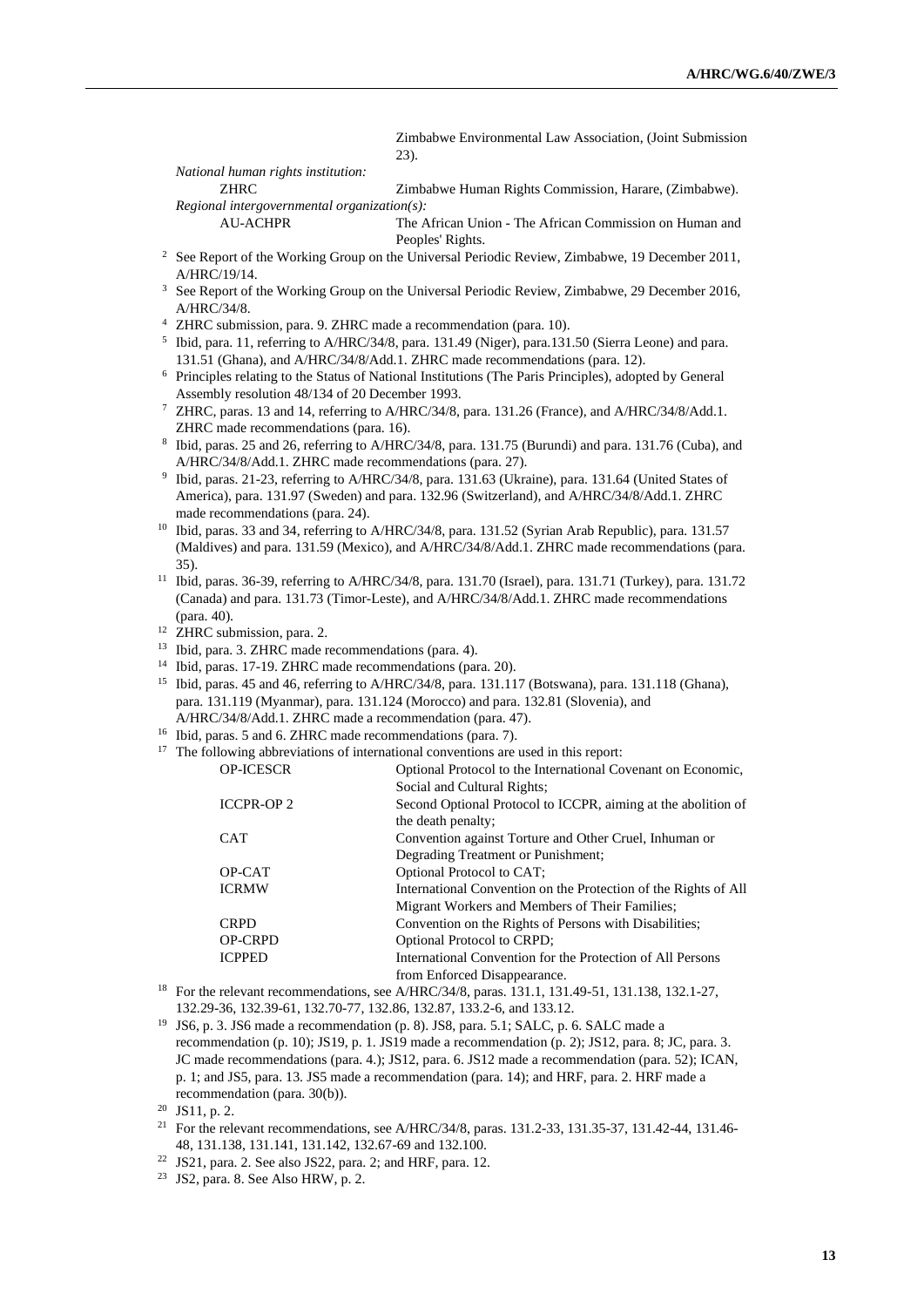- JS2, para. 8.
- JS22, paras. 7 and 8, referring to A/HRC/34/8, para. 131.3 (Ghana), para. 131.5 (Australia), para. 131.6 (Islamic Republic of Iran), para. 131.7 (Germany), para. 131.8 (Congo), para. 131.10 (Uganda), para. 131.11 (Egypt), para. 131.12 (Thailand), para. 131.13 (Togo), para. 131.14 (France), para. 131.15 (Czechia) and para. 131.19 (Netherlands). JS22 made a recommendation (pp.2-3).f.
- JS16, p. 1.
- <sup>27</sup> Acts 81/1964, 6/1967 (s. 15), 35/1967.(s. 32), 20/1968, 42/1971 (s. 5), 37/1972, 21/1973 (s. 66), 41/1978 (s. 4), 17/1979 (s. 7), 29/1981 (s. 59), 15/l982 (s. 3), 18/1989.(s. 37), 22/2001 (s.4); 23/2004 (s.282); S.I's 213/1982, 666/1983.
- Ord. 5/1917; Acts 23/1950, 29/1951 (s. 2), 11/1962, 14/1962 (s. 2), 24/1962 (s. 2), 11/1971, 37/1975 (s. 45), 33/1985 (s. 16), 11/1987 (s. 7), 2/1990, 22/1992 (s. 10) 6/1997 (s. 7), 22/2001 (s. 4, 23/2004 (s. 282); R.G.N. 153/1963, S.I. 666/1983.
- JS5, paras. 7 and 9. JS5 made recommendations (para. 10).
- JS18, para. 33.
- JS15, para. 6. JS15 made recommendations (para. 21). See also SALC, p. 5.
- <sup>32</sup> For the relevant recommendations, see A/HRC/34/8, paras. 133.7-11 and 133.13-18.
- JS3, p. 3. JS3 made recommendations (p. 8). See also JS1, paras. 2 and 3.
- ADH, p. 2.
- JS19, p. 3. JS19 made recommendations (p. 4).
- JS7, paras. 3-5 and 8. JS7 made recommendations (para. 29). See also JS3, pp. 5 and 8. JS3 made recommendations (p. 8).); and JS9, p. 4.
- JS1, para. 6, referring to A/HRC/34/8, para. 133.9 (Argentina), para. 133.13 (Brazil), para. 133.14 (Israel), para. 133.15 (Canada), para. 133.16 (Chile), para. 133.17 (Czechia) and para. 133.18 (Italy), and A/HRC/34/8/Add.1.
- JS1, paras. 6-9. JS1 made a recommendation (para. 14). See also ADH, p. 2.
- TIRZ, para. 4, TIRZ made recommendations (paras. 29-35).
- JS7, para. 29. JS7 made recommendations (para. 29). See also TIRZ, para. 26. TIRZ made a recommendation (para. 39); JS3, pp. 3 and 11. JS3 made a recommendation (p. 11); and JS9, p. 4. JS9 made a recommendation (p. 5).
- For the relevant recommendations, see A/HRC/34/8, paras. 131.38-39, 131.98-99, 131.101, 131.135- 137 and 131.139.
- JS20, p. 2. JS20 made recommendations (p. 4).
- AI, paras. 38-40. AI made recommendations (p. 6). See also JAI, paras. 36 and 37. JAI made recommendations (paras. 40-43.).
- JS23, p. 14.
- JS14, para. 33 and 34. JS 14 made recommendations (p. 12).
- For relevant recommendations see A/HRC/34/8, paras. 131.63, 131.64, 131.75-76, 131.97, 132.82-85 and 132.88.
- JS4, paras. 9-11. JS4 made recommendations (para. 30).
- HRW, p. 2.
- HRW, p. 2. See also SALC, pp. 6-8. SALC made a recommendation (p. 10); and JS19, p. 1. JS19 made a recommendation (p. 2).
- AI, para. 28. AI made recommendations (p. 5). See also JS5, paras. 16 and 17.
- JS17, para. 1. JS17 cited specific cases (paras. 1.1-1.9).
- JS21, para. 76.
- AU-ACHPR, Résolution sur la situation des droits de l'homme en République du Zimbabwe CADHP / Rés. 443 (LXVI) 2020.
- HRF, para. 24.
- JS1, paras. 28 and 29. JS1 made recommendations (paras. 30 and 31). See also JC, para. 15. JC made recommendations (paras. 20-24).
- AI, para. 22. AI made recommendations (p. 5).
- HRW, pp. 4-5. See also JS8, para. 2.1.2.
- For relevant recommendations see A/HRC/34/8, paras. 131.85-87.
- AI, paras. 31 and 32. See also JS13, paras. 25 and 26. JS13 made recommendations (p. 8); SALC, p. 9. SALC made a recommendation (p. 10); and JS21, para. 96.
- HRW, p. 3.
- JS21, para. 86. JS21 made recommendations (para. 93).
- AI, para. 33. AI made recommendations (p. 6). See also JS5, para. 17; and JC, para. 10.
- JS21, para. 87.
- FLD, para. 5. FLD cited specific cases (paras. 6-8). FLD made recommendations (pp. 5-6).
- JS13, para. 9, referred to the Basic Principles on the Role of Lawyers, Adopted by the Eighth United Nations Congress on the Prevention of Crime and the Treatment of Offenders, Havana, Cuba, 27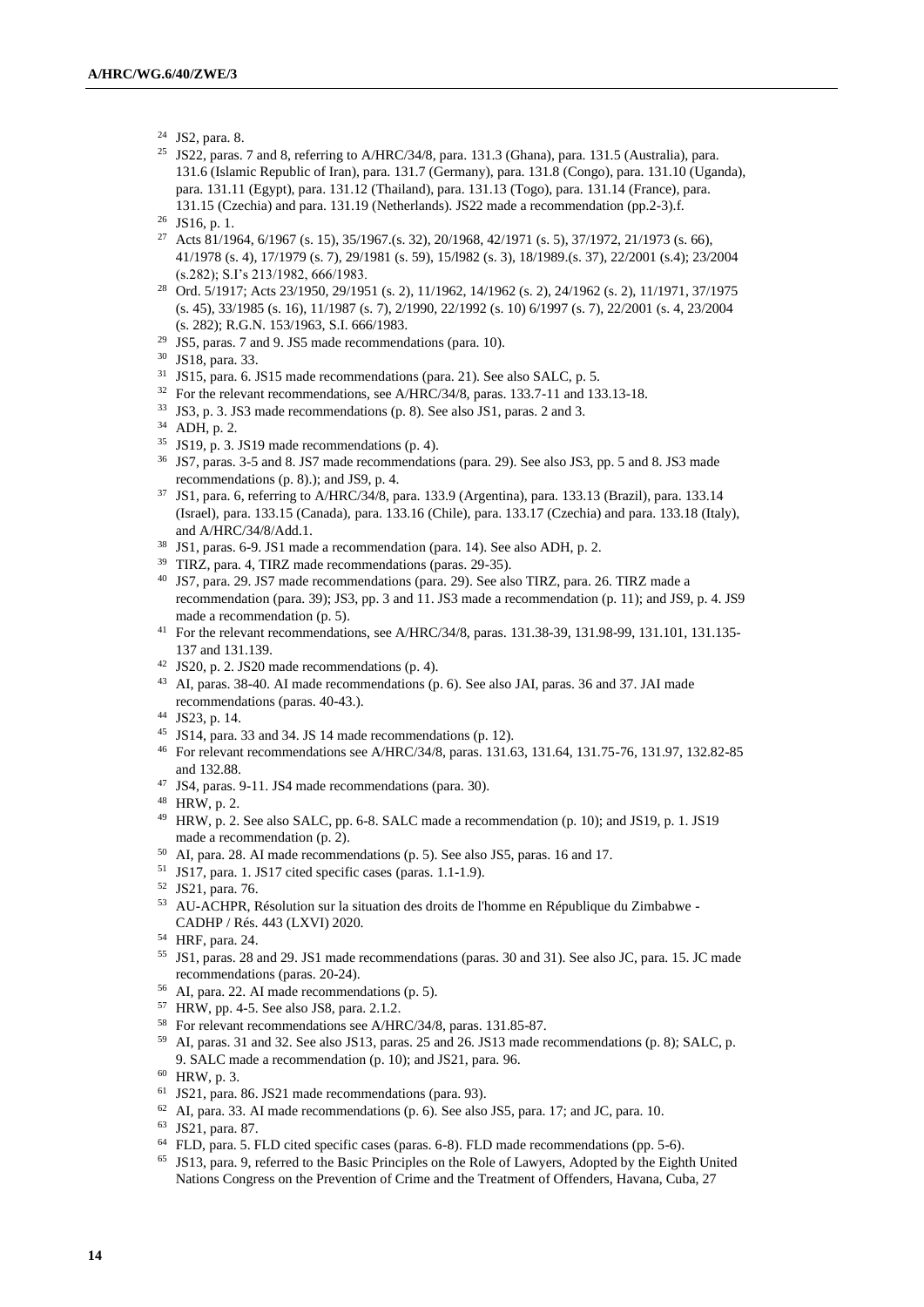August to 7 September 1990.

- JS13, para. 9. JS13 made recommendations (p. 8).
- Ibid., paras. 11, 14, 18 and 19. JS13 made recommendations (p. 8).
- HRW, p. 3. See also JS11.
- For relevant recommendations see A/HRC/34/8, paras. 131.34, 131.81-84, 131.88-98, 132.62-64, 132.66, 132.89-96 and 132.99.
- JC, paras. 7 and 8.

 JS1, para. 16. JS1 made a recommendation (para. 24). See also JS15, para. 5; JS18, paras. 22 and 23; and JS22, paras. 24-26. JS22 made a recommendation (para. 27).

- JS6, p. 4. JS6 made recommendations (paras. 8 and 9).
- JS22, para. 32.
- JS15, para. 7, referring to A/HRC/34/8, para. 132.93 (Norway) and A/HRC/34/8/Add.1, para. 18.
- HRF, para. 14. HRF cited specific cases (paras, 15-17. HRF made a recommendation (para. 30(a).
- JS1, para. 19. JS1 made a recommendation (para. 22).
- JS6, p. 5. JS6 made recommendations (pp. 8-9).
- FLD, para.4. See also JS21, para. 60. JS21 made a recommendation (para. 65).
- JS3, p. 10. JS3, made a recommendation (p. 6). See also AI, paras. 3 and 9; JS7 para. 23. JS7 made recommendations (para. 29); SALC, pp. 5-6; and JS22, paras. 58 and 59. JS22 made a recommendation (para. 72).
- AI, para. 14. AI made recommendations (p. 5).
- FLD, para. 9. FLD cited specific cases (para. 10-13). FLD made recommendations (pp. 5-6).
- 82 Ibid., FLD, para. 14. FLD cited specific cases (paras. 16 and 17). FLD made recommendations (pp. 5-6).See also JS7, para. 23. JS7 made recommendations (para. 29).
- AU-ACHPR, Résolution sur la situation des droits de l'homme en République du Zimbabwe CADHP / Rés. 443 (LXVI) 2020.
- JS11, p. 1.
- AI, para. 25. AI made recommandations (p. 5). See also JS1, para. 20. CLS, p. 3. CLS made recommendations (p. 4).
- JS5, para. 17. JS5 made recommendations (para. 18).
- JS17, para. 4.1. See also JAI, para. 5.
- JS17, para. 4.
- TCC, para. 5.
- TCC, para. 6. See also CLS, p. 4.
- TCC, paras. 17-20.
- JS21, para. 24. JS1 made a recommendation (para. 29).
- JS18, para. 29.
- <sup>94</sup> For relevant recommendations see A/HRC/34/8, paras. 131.77-80.
- JC, para. 27. JC made recommendations (paras. 31-34.
- <sup>96</sup> For relevant recommendations see A/HRC/34/8, paras. 131.109 and 132.65.
- JS18, para. 34. JS18 made a recommendation (para. 41). See also JS22, para. 47. JS22 made recommendations (para. 55).
- JS18, para. 35.
- <sup>99</sup> For relevant recommendations see A/HRC/34/8, para. 131.65.
- ITUC, p. 5.
- Ibid., pp. 2-5.
- JS17, para. 7.1.
- For relevant recommendations see A/HRC/34/8, paras. 131.100, 131.102, 131.105 and 131.140.
- JS14, paras. 24 and 25.
- JS17, p. 3.
- 106 ZiCLAN, paras. 20 and 21. ZiCLAN made recommendations (para. 22).
- For relevant recommendations see A/HRC/34/8, paras. 131.45, 131.102-104, 131.106-107 and 131.111.
- JS7, para. 13.
- JS20, p. 2. JS20 made a recommendation (p. 4).
- JS21, para. 35. JS21 made a recommendation (para. 39).
- HRW, p. 4. See also JS14, paras 30 and 31. JS14 made recommendations (p. 11); JS17, para. 5.3; and SALC, p. 3.
- Ibis., SALC, p. 3. SALC made a recommendation (p. 10).
- JS17, para. 5.1.
- JS19, p. 2. JS19 made recommendations (p.3).
- CLS, p. 6.
- For relevant recommendations see A/HRC/34/8, paras. 131.112 -121, 131.124 and 132.81.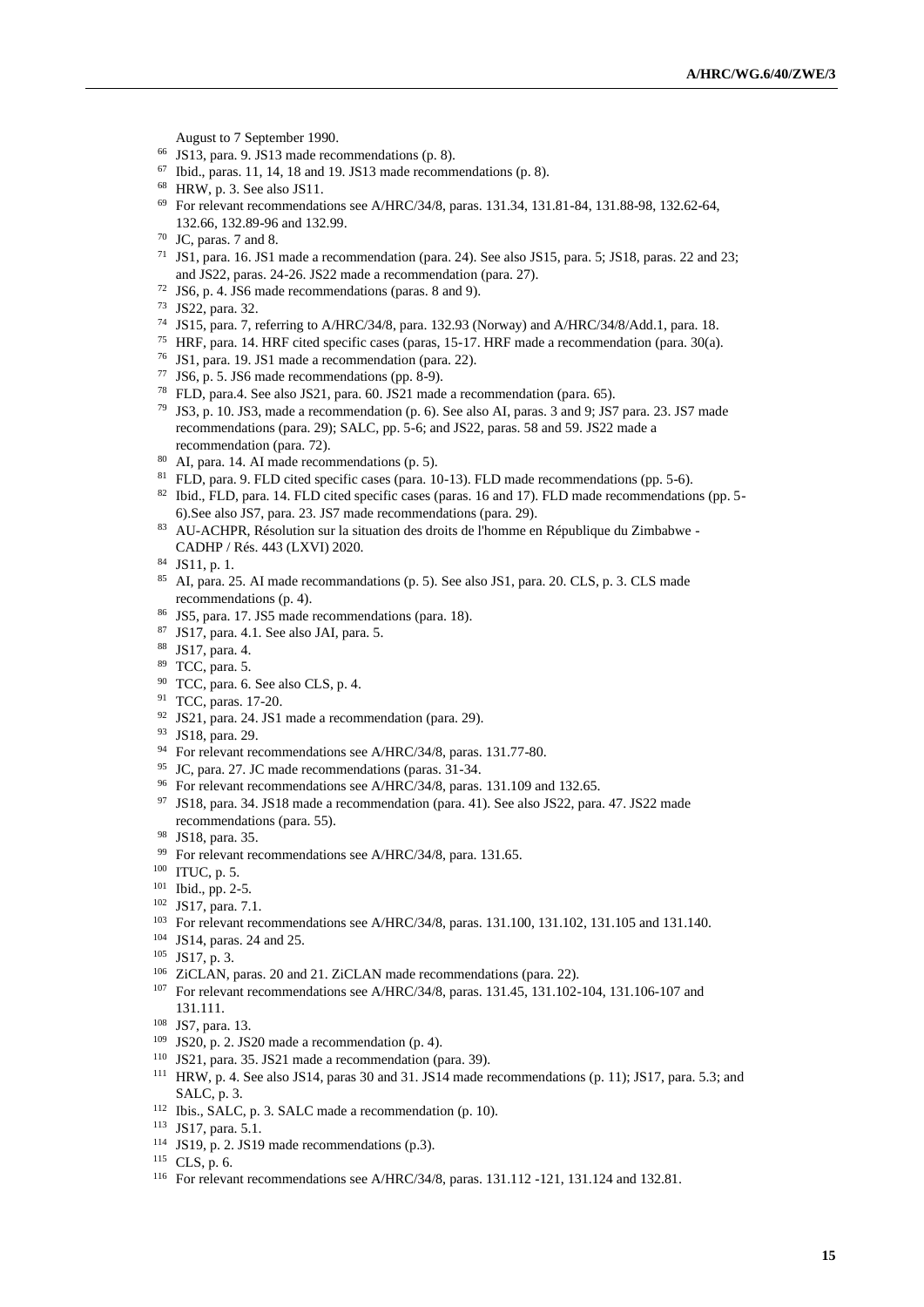- JS2, paras. 22-24, referring to A/HRC/34/8, para. 131.101 (Bangladesh), para. 131.102 (Uganda), para. 131.116 (Panama), para. 131.117 (Botswana), para. 131.118 (Ghana), para. 131.119 (Myanmar) and para. 131.120 (Kenya), and A/HRC/34/8/Add.1. JS2 made recommendations (p. 11, paras. 6 and 7). See also JS19, p. 8. JS19 made recommendations (p. 8); JS21. para. 31; and JS23, p.10. JS23 made recommendations (p. 11).
- SALC, pp.3-4. See also JAI, paras. 27 and 28. JAI made a recommendation (para. 33); and JS2, para. 32.

- Ibid., JS2, para. 27.
- JS23, p. 9. JS23 made a recommendation (p. 11).
- JS2, para. 28.
- J14, para. 19. JS14 made recommendations (p. 6).
- JS1, para. 34. JS1 made a recommendation (para. 38).
- JS17, para. 5.2.1.
- JS20, p. 5.
- JS2, para. 29.
- Ibid., paras. 36 and 37. JS2 made recommendations (p. 10, paras 1 and 2).
- Ibid., JS2, paras. 29 and 44-46. JS2 made recommendations, (p. 11, para. 3). See also TIRZ, para. 24. TIRZ made recommendations (para. 38).
- JS16, p. 8.
- JS9, p. 3.
- Ibid., JS9, p. 4. JS9 made a recommendation (p. 5).
- For relevant recommendations see A/HRC/34/8, paras. 131.100, 131.112, 131.123 and 131.125-132.
- JS20, p.7, JS20 made a recommendation (p. 9).
- JS23, p. 6. JS23 made a recommendation (p. 8). See also JS20, p.7, JS20 made a recommendation (p. 9); and JS21, para. 40. JS21 made a recommendation (para. 45).
- JS23, p. 6. JS23 made a recommendations (p. 8).
- JS19, p. 6. JS19 made a recommendation (p. 7). See also JS14, para. 17 (b)) JS14 made recommendations (p. 5).
- ZiCLAN, paras. 4 and 5. ZiCLAN made recommendations (para. 9). See also JS21, para. 41.
- JS19, p. 6. JS19 made recommendations (p. 7).
- <sup>140</sup> JS14, para. 17(a). JS14 made recommendations (p. 5).
- <sup>141</sup> JS19, p. 6. JS19 made recommendations (p. 7). See also JS14, para.  $17(c)$ . JS14 made recommendations (p. 5).
- JS17, para. 2.8; and CLS, p. 7.
- JS18, para. 30. JS18 made a recommendation (para. 41). See also JS20, p. 7. JS20 made a recommendation (p. 9); and JS21, para. 42. JS21 made a recommendation (para. 45).
- JS16, p. 5.
- JS20, p. 8. JS20 made recommendation (p. 9).
- For relevant recommendations see A/HRC/34/8, paras. 131.52-60, 131.70-73 and 131.140.
- JS20, p. 3. JS20 made recommendations (p. 4).
- ECLJ, para. 10.
- JS21, paras. 17-22, referring to A/HRC/34/8, para. 131.70 (Israel), para. 131.71 (Turkey), 131.72 (Canada), 131.73 (Timor-Leste). JS21 made recommendations (para. 23).
- JS14, para. 22. See also JAI, paras. 13-15. JS23, p. 16.
- JS19, p. 4. JS19 made recommendations (p. 4). See also JS23, p. 15. JS23 made recommendations (p. 17).

- For relevant recommendations see A/HRC/34/8, paras. 131.40-41, 131.65-69, 131.74, 131.108 and 131.110.
- JS23, p. 12, referring to A/HRC/34/8, para. 131.105 (New Zealand), para. 131.109 (Serbia) and para. 131.110 (Serbia), and A/HRC/34/8/Add.1. JS23 made recommendations (p. 14).
- JS5, para. 12, referring to *Mudzuru & Another v The Minister of Justice, Legal and Parliamentary Affairs & 2 Others* [2016] ZWCC 12 [2016]. JS5 made recommendations (para. 13). See also JS19, p. 5. JS19 made recommendations (p. 7); ECLJ, para. 6.
- EV, p. 2, referring to *The State v. Willard Chokuramba*, Constitutional Court, 3 April 2019, CCZ 10/19
- JS19, p. 5. JS19 made recommendations (p. 7). See also ADH, p. 2.
- JS14, para. 17(c). JS14 made recommendations (p. 5).
- SOSCVZ, para. 3.1, referring to A/HRC/34/8, para. 131.109 (Serbia) and A/HRC/34/8/Add.1.
- Ibid., paras. 3.1-3.12. SOSCVZ made recommendations (paras. 3.13-3.16. See also ZiCLAN, para. 23. ZiCLAN made a recommendation (para. 26).

JS2, para. 25.

JS21, para. 20.